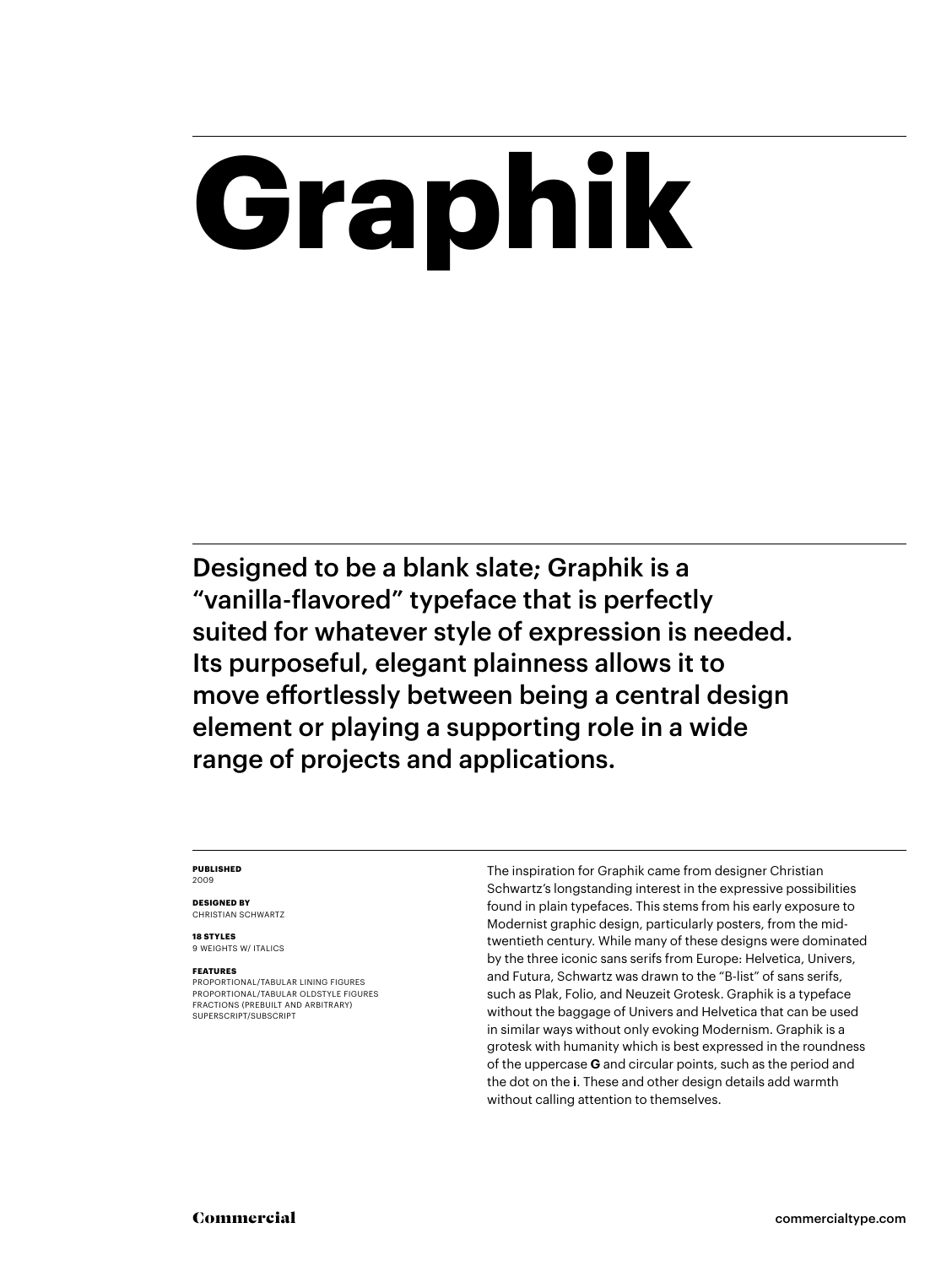Graphik Thin *Graphik Thin Italic* Graphik Extralight *Graphik Extralight Italic* Graphik Light *Graphik Light Italic* Graphik Regular *Graphik Regular Italic* Graphik Medium *Graphik Medium Italic* **Graphik Semibold** *Graphik Semibold Italic* **Graphik Bold** *Graphik Bold Italic* Graphik Black *Graphik Black Italic* Graphik Super *Graphik Super Italic*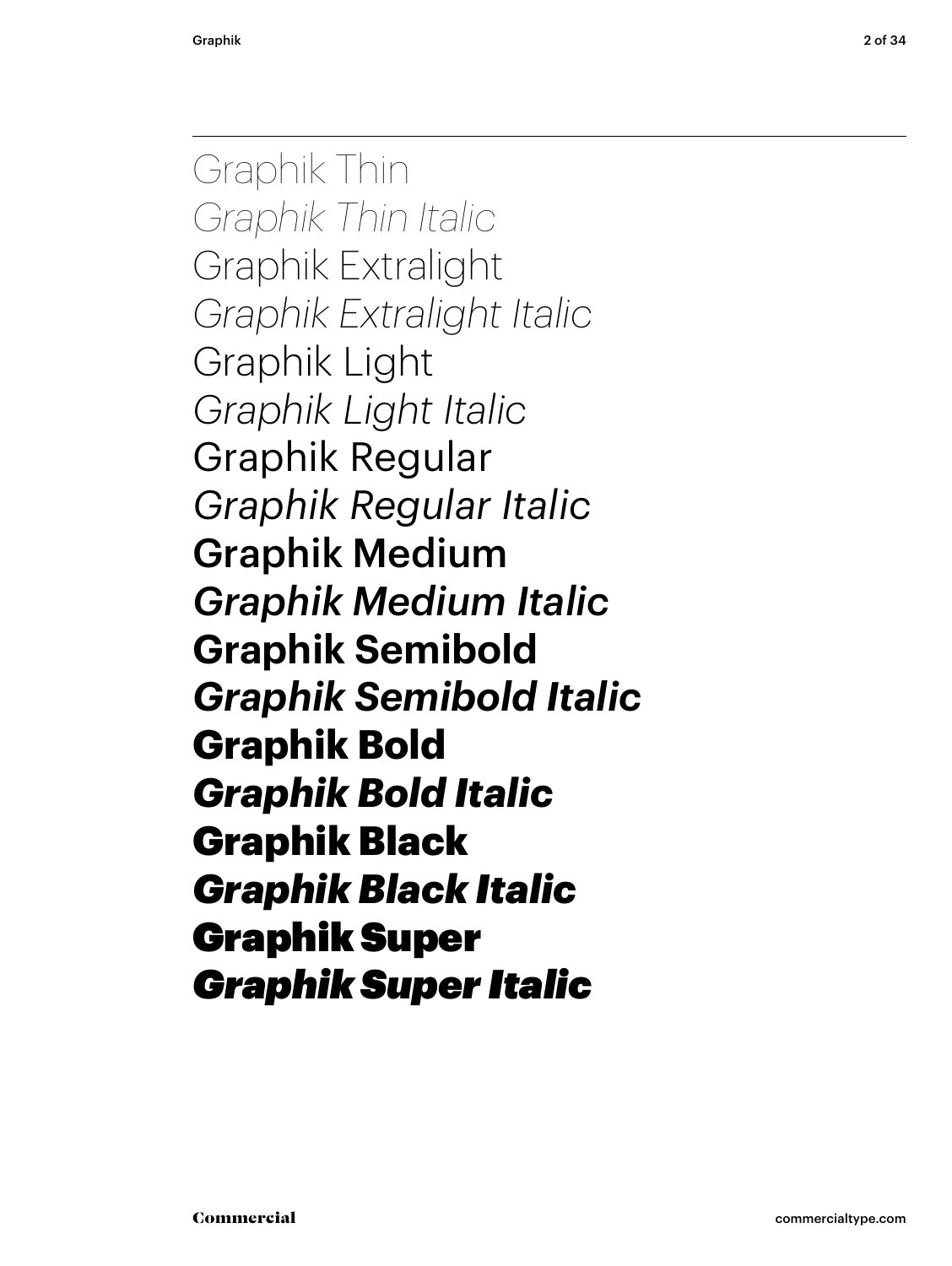

GRAPHIK THIN, 70 PT

## *CONSTITUTE Functionalism*

GRAPHIK THIN ITALIC, 70 PT

## $C$ ) $GRAFIF$ Maamerkkinä

GRAPHIK EXTRALIGHT, 70 PT

### *AUTHORIZES Commerciële*

GRAPHIK EXTRALIGHT ITALIC, 70 PT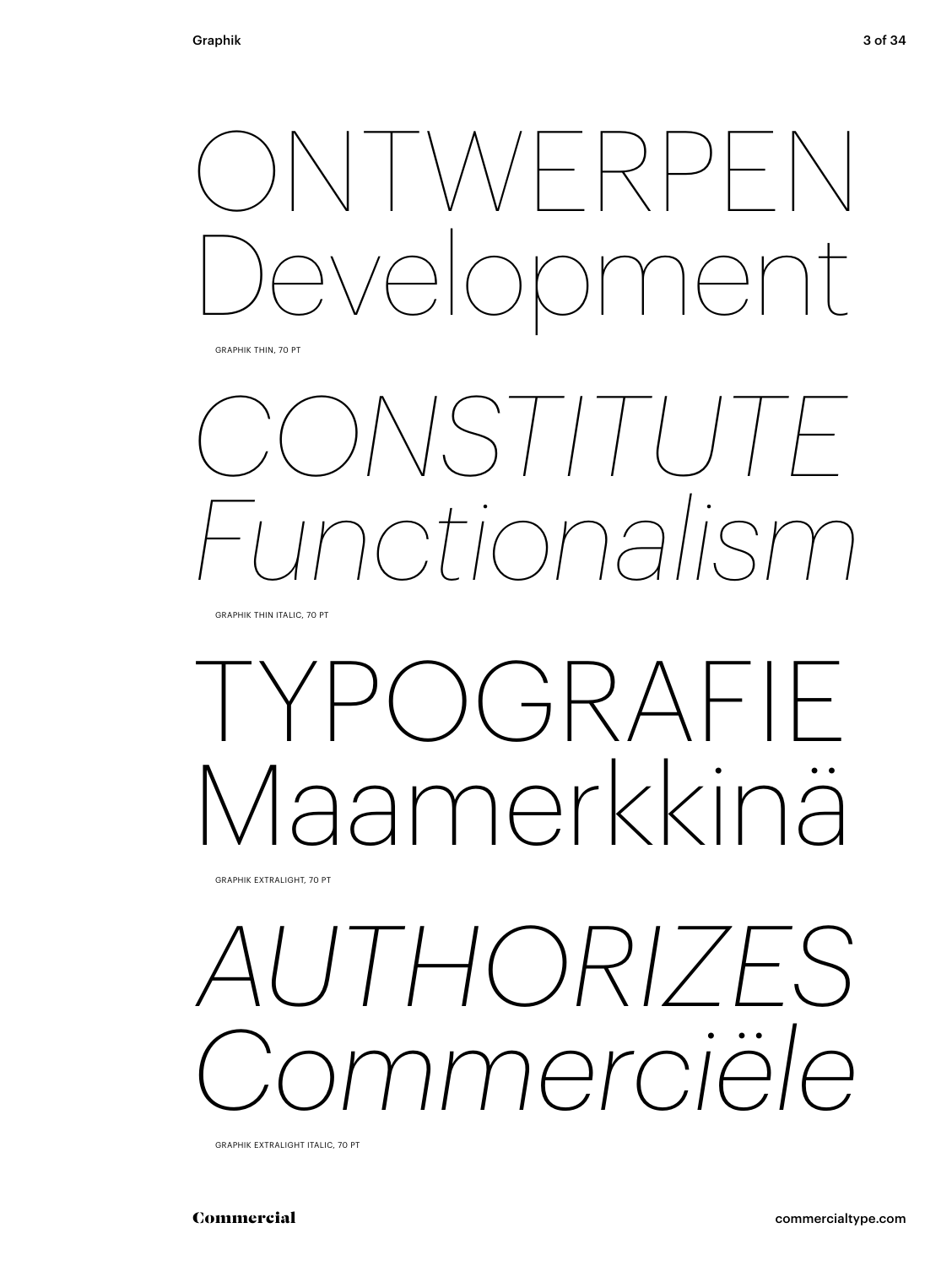## ARCHITECTS Dunaújvárosi

GRAPHIK LIGHT, 70 PT [ALTERNATE a]

## *SATURATION Pracovitějším*

GRAPHIK LIGHT ITALIC, 70 PT

### IDEOLOGIES Motorického GRAPHIK REGULAR, 70 PT

*KUNSTWERK Wernigerode* GRAPHIK REGULAR ITALIC, 70 PT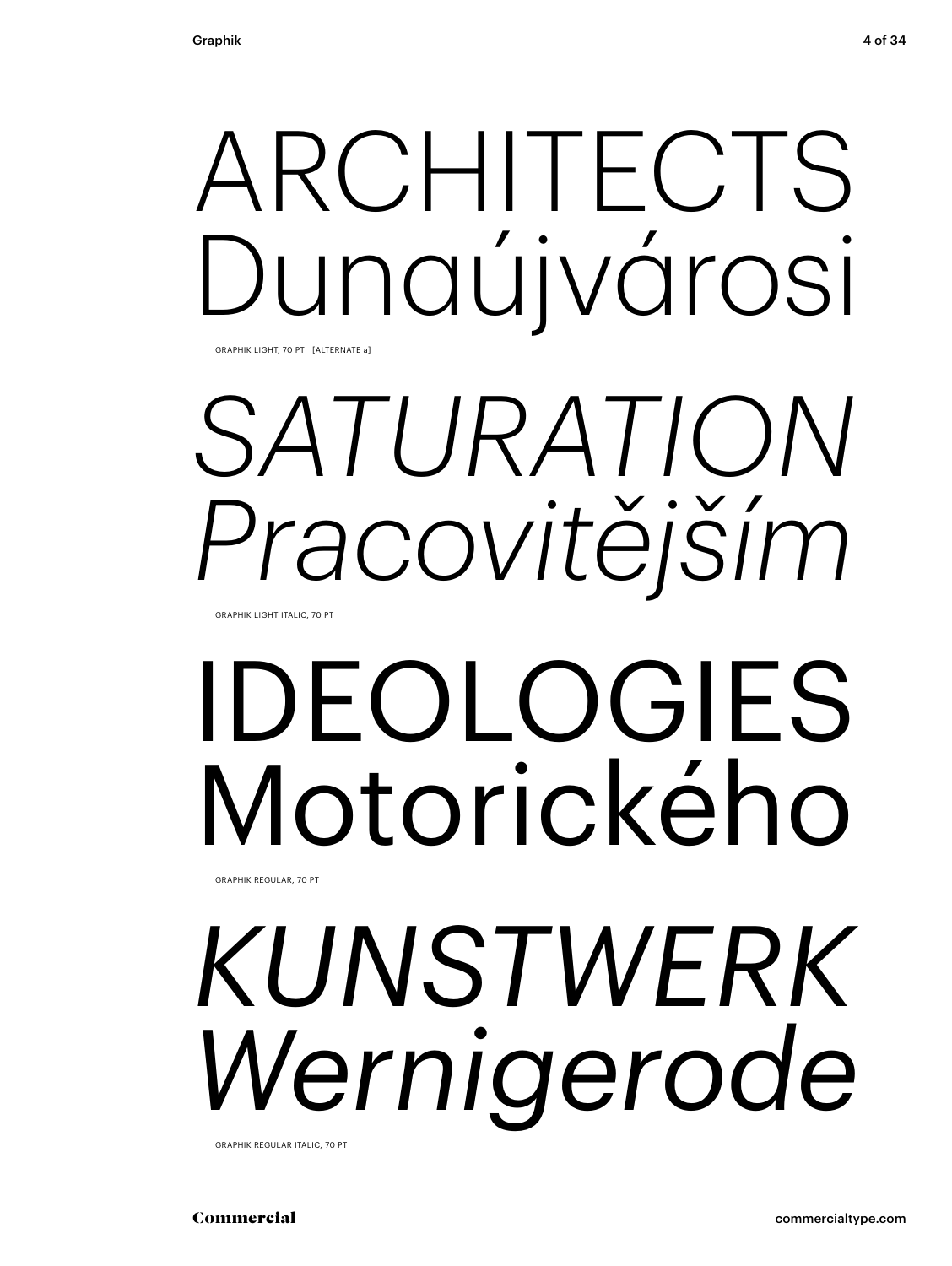# MAKAKUPIA Požiadavkou

GRAPHIK MEDIUM, 70 PT

# *AUTOMATIC Hamburgers*

GRAPHIK MEDIUM ITALIC, 70 PT

# **GRAFISCHE Historischer**

GRAPHIK SEMIBOLD, 70 PT

## *DOCUMENT Foundations*

GRAPHIK SEMIBOLD ITALIC, 70 PT [ALTERNATE t]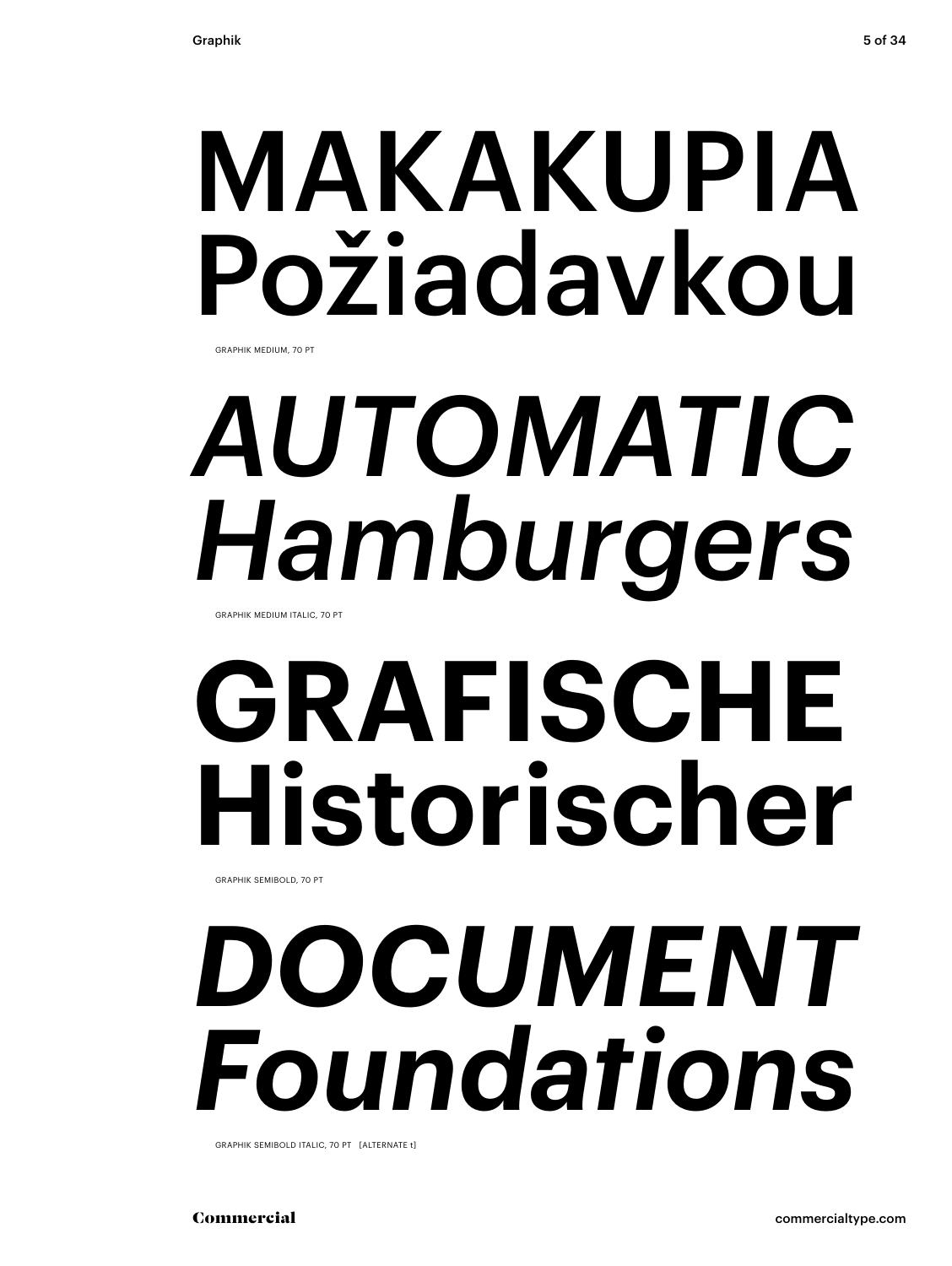

GRAPHIK BOLD, 70 PT

# *CREATIONS Articulating*

GRAPHIK BOLD ITALIC, 70 PT

# LONDONER Architekten

GRAPHIK BLACK, 70 PT

### *SCHRIFTEN Zwitserland*

GRAPHIK BLACK ITALIC, 70 PT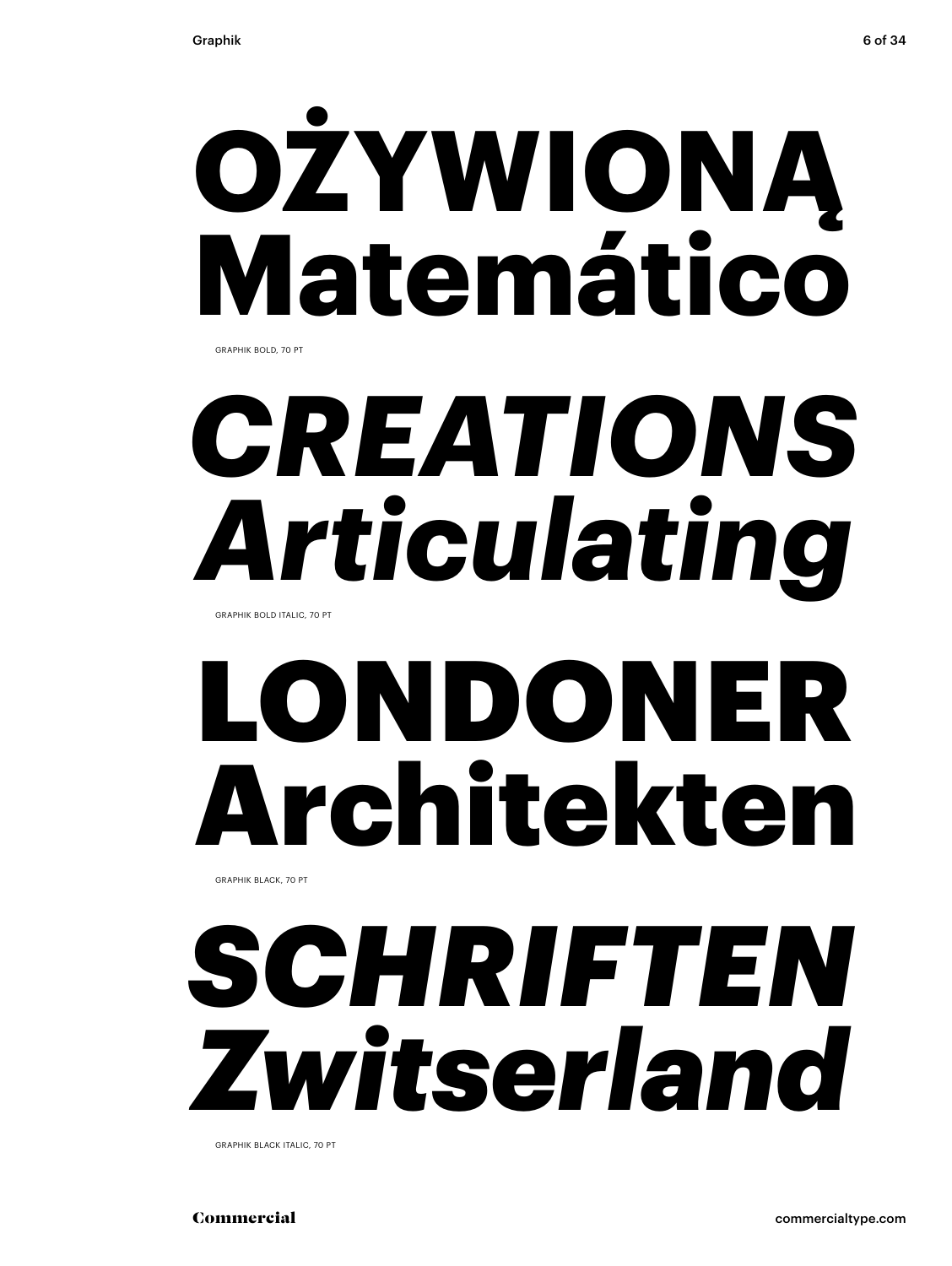## SUÐURNES Praktischer

GRAPHIK SUPER, 70 PT [ALTERNATE a t]

## *ARTIFACTS Revolutions*

GRAPHIK SUPER ITALIC, 70 PT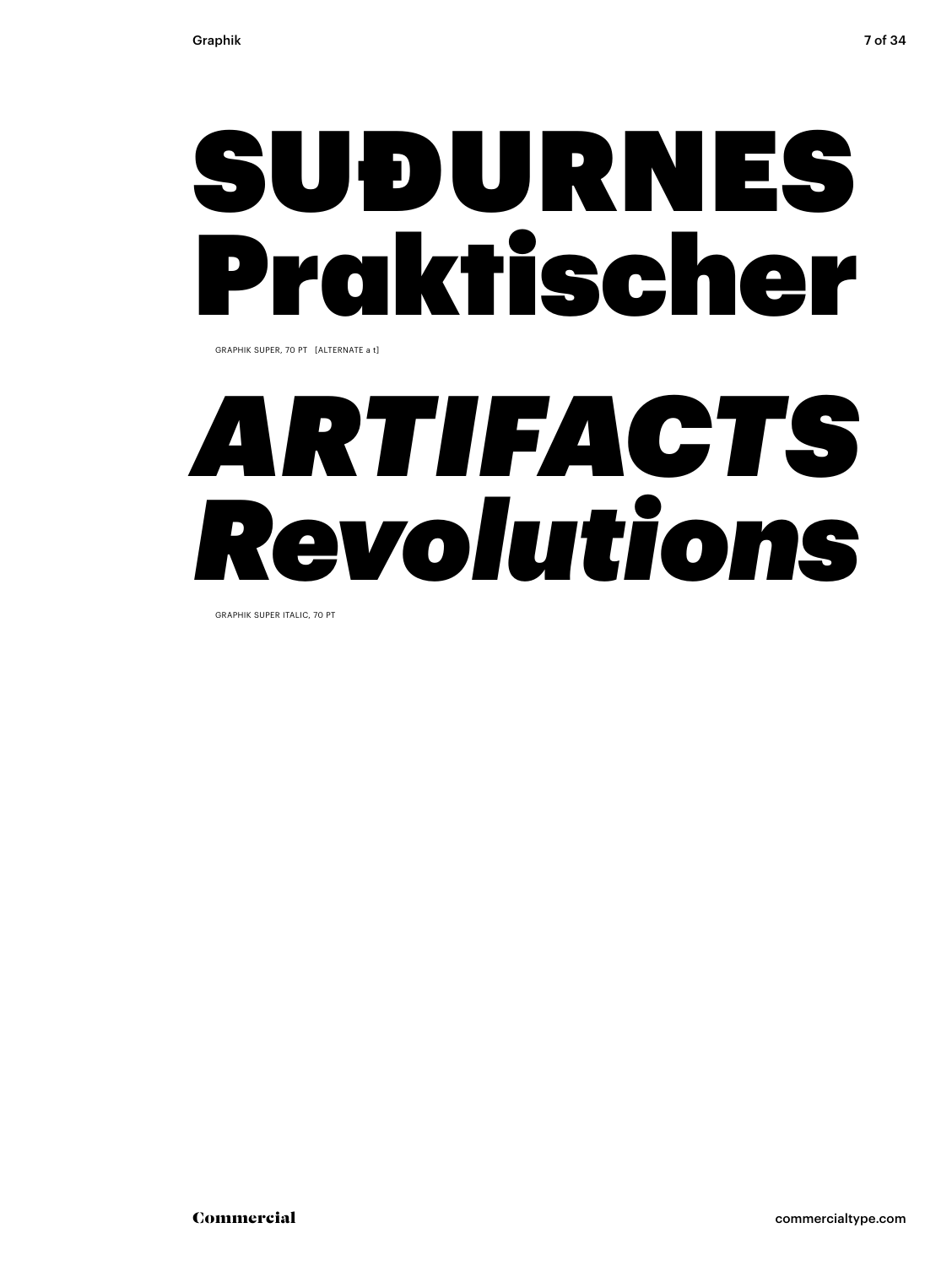Województwo podlaskie BISHOPRIC OF BÉZIERS *Her political foundations*

HIK THIN, THIN ITALIC, 40 PT [ALTERNATE

Essentially independent NORÐURLAND VESTRA *Saint-Guilhem-le-Désert*

GRAPHIK EXTRALIGHT, EXTRALIGHT ITALIC, 40 PT

Over 1478 departments POST-IMPRESSIONISTS *Regional administrators*

GRAPHIK LIGHT, LIGHT ITALIC, 40 PT

### Historical Architecture İÇ ANADOLU BÖLGESİ *Designs for Interaction*

GRAPHIK REGULAR, REGULAR ITALIC, 40 PT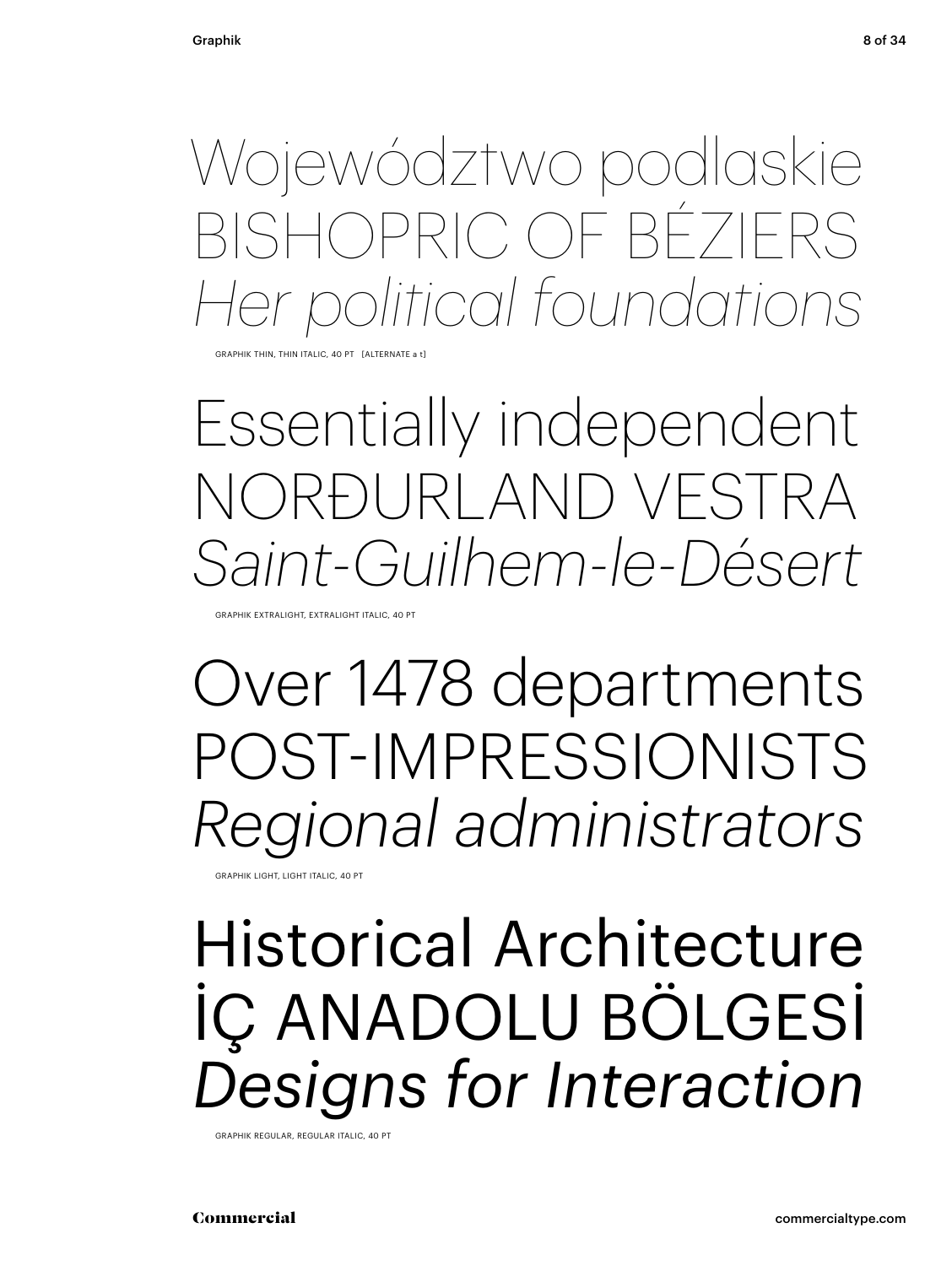### Norður-Ísafjarðarsýsla EARLY SUBMARINERS *Basarabia, Maramureș*

GRAPHIK MEDIUM, MEDIUM ITALIC, 40 PT

### **Niederkirchnerstraße ROSALIND FRANKLIN** *Traditional ingredient*

GRAPHIK SEMIBOLD, SEMIBOLD ITALIC, 40 PT [ALTERNATE a t ß]

### **Robert Oppenheimer CONCERTO GROSSO** *Quince de noviembre*

GRAPHIK BOLD, BOLD ITALIC, 40 PT

### Near 5,200 residents POLYCHORAL STYLE *Bölgenin 13 resmî dili*

GRAPHIK BLACK, BLACK ITALIC, 40 PT [ALTERNATE , ]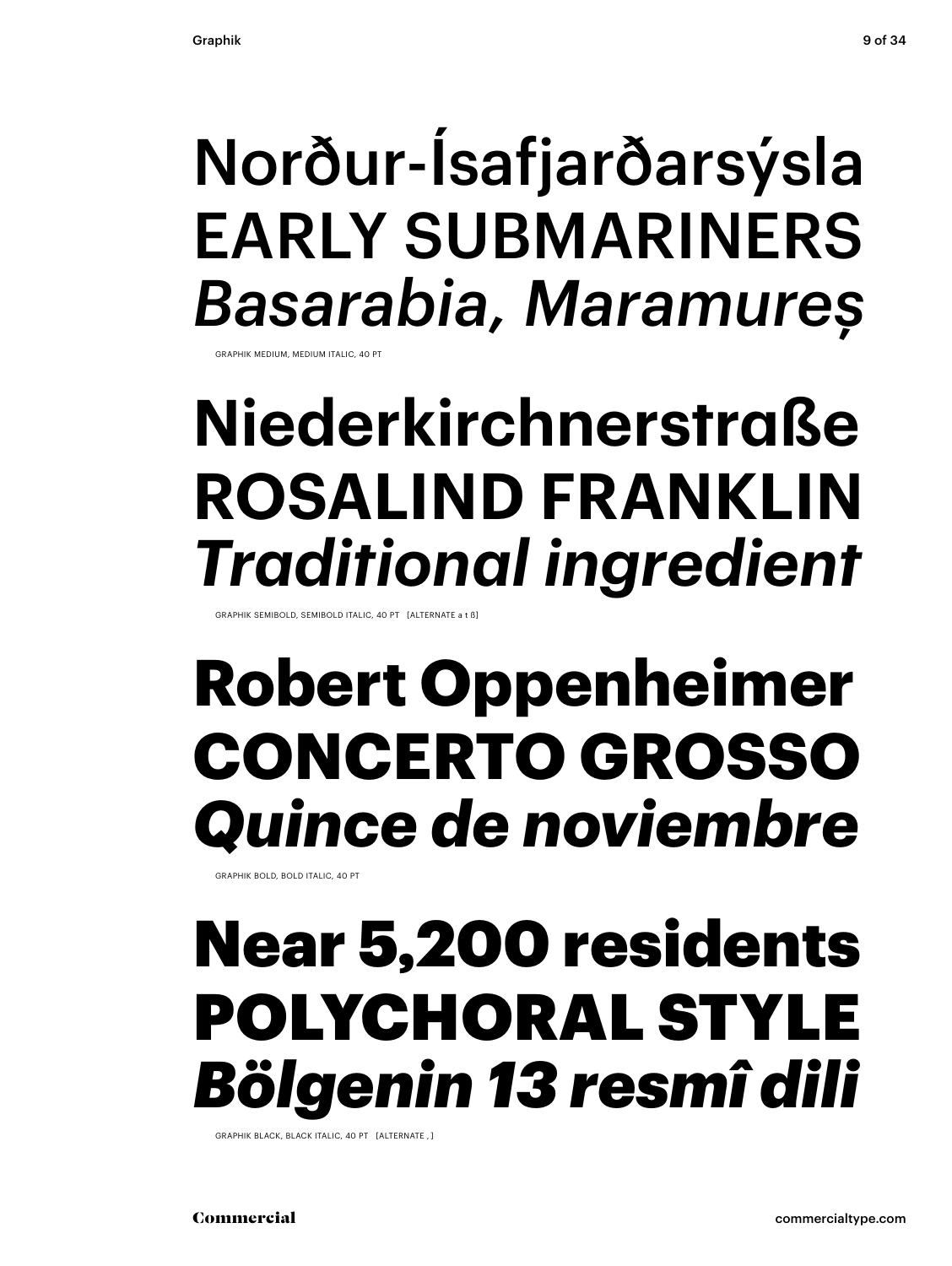### Klangfarbenmelodie WHAKAHINAPŌURI Chromolithographer

GRAPHIK SUPER, 40 PT [ALTERNATE a t]

### *Physiological causes RÉGION D'ESPAGNE Forcing their peloton*

GRAPHIK SUPER ITALIC, 40 PT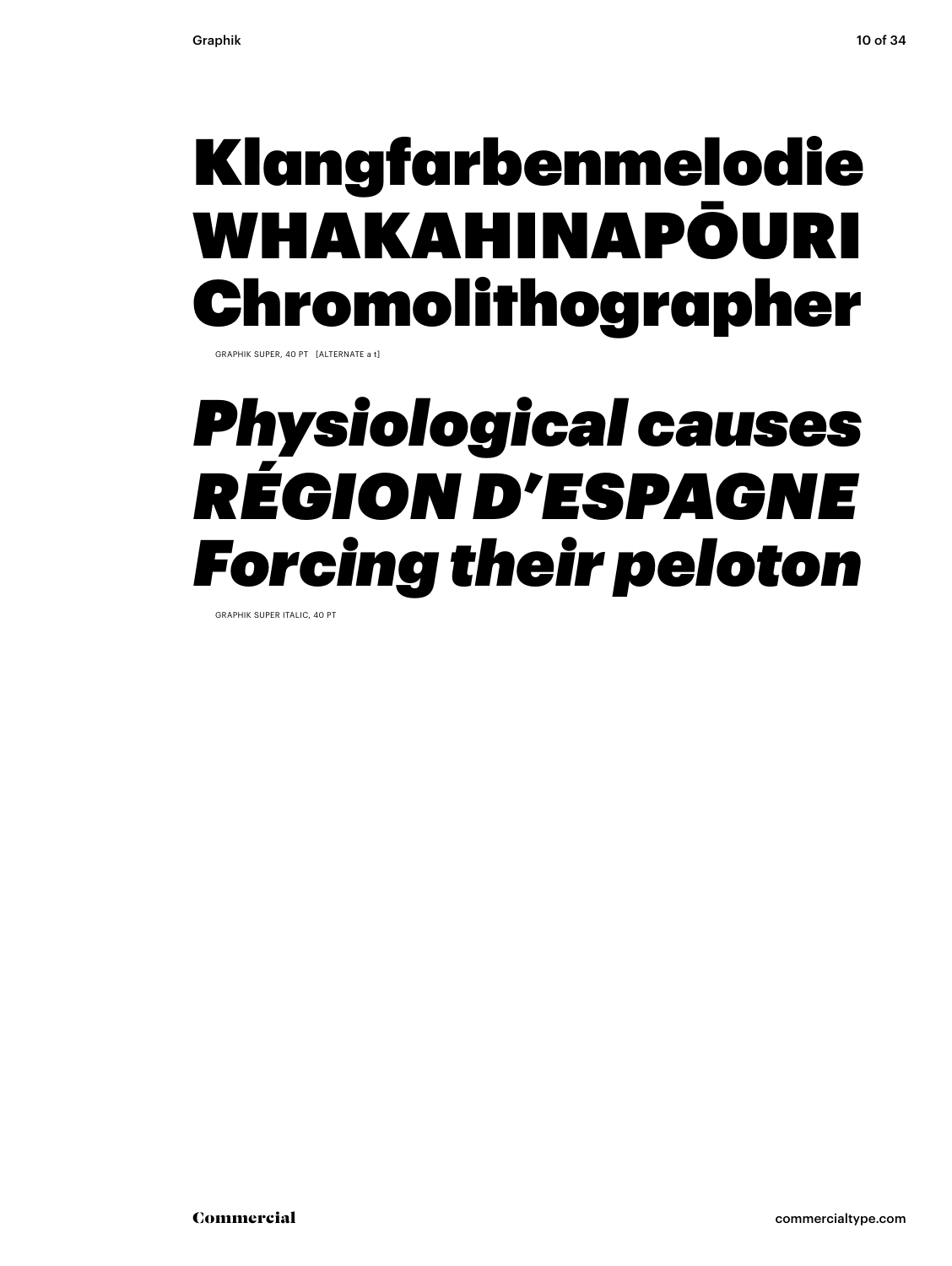Appenzell Rhodes-Intérieures, Schwytz PLACED FIRST IN THE 2012 OLYMPICS *The 27% increase of synthetic materials*

GRAPHIK THIN, THIN ITALIC, 25 PT

Private label opens new headquarters HÓDMEZŐVÁSÁRHELYI, MÓRAHALMI *Norður-Þingeyjarsýsla, Gullbringusýsla* GRAPHIK EXTRALIGHT, EXTRALIGHT ITALIC, 25 PT [ALTERNATE a

The area's total population of 246,057 DE BAARSJES, CENTRUM, OUD–ZUID *Bauhaus origin and early organization*

GRAPTIONAL OLDSTYLE

The earliest historical reference was GROPIUS' OPINIONS IMPACTED HIS *Heinrich Hubert Maria Josef Houben*

GRAPHIK REGULAR, REGULAR ITALIC, 25 PT [ALTERNATE t]

### Uden Bornholms Regionskommune EXPERIMENTELE GROEP HOLLAND *Enseignement supérieur et grandes*

GRAPHIK MEDIUM, MEDIUM ITALIC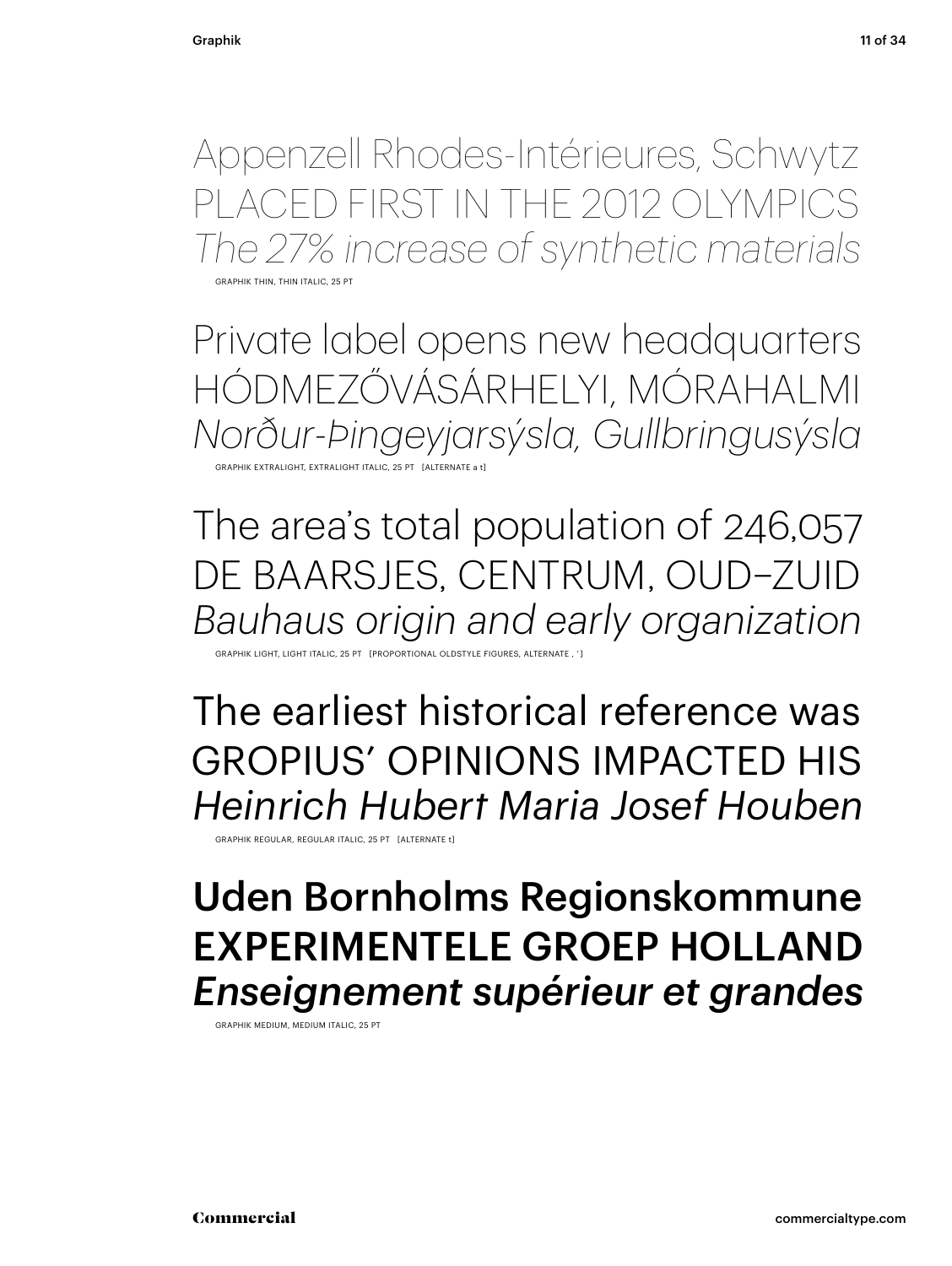**237 artists exhibit work in biennale FUNDACIÓN DE LA CASA GRANDE** *Sprachgeschichte und Lautwandel*

GRAPHIK SEMIBOLD, SEMIBOLD ITALIC, 25

### **Moved to Middlesbrough, England GÜNEYDOĞU ANADOLU BÖLGESİ** *The South East Dorset conurbation*

GRAPHIK BOLD, BOLD ITALIC, 25 PT

### Región Metropolitana de Santiago DERBYSHIRE, WORCESTERSHIRE *Groenvoorzieningen vormen 11.5%*

GRAPHIK BLACK, BLACK ITALIC, 25 PT

### Established as a township in 1839 COUNT GEORGE HINSHELWOOD *Snæfellsnes-og Hnappadalssýsla*

GRAPHIK SUPER, SUPER ITALIC, 25 PT [ALTERNATE a]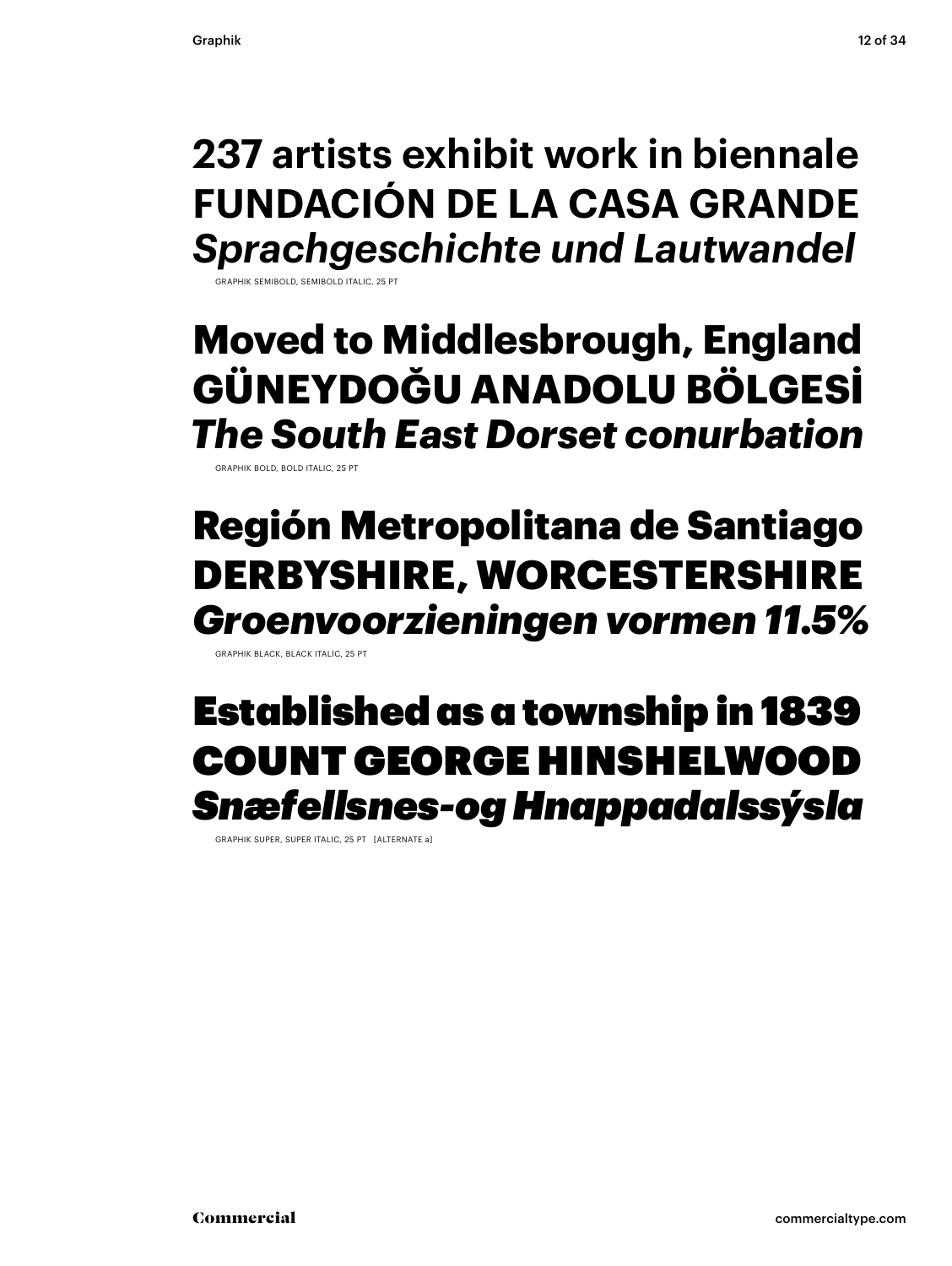REGION MIDTJYLLAND MED CENTRALFORVALTNING Bekannte Schriftgießereien im deutschen Sprachraum *POSIZIONE DELL'ITALIANO TRA LE LINGUE EUROPEE Ég gat ekki skorast undan því með öllu, en reyndi þó að*

GRAPHIK THIN, THIN ITALIC, 18 PT [ALTERNATE ß]

ARCHITECTURE OF THE BAUHAUS FROM 1919 – 1927 Limba română vorbită în nordul Dunării, în România și *THE EDICT OF NANTES WAS GRANTED IN LATE 1598 Wie, kiedy zza którego węgła wyjrzy w dzień pogodny* GRAPHIK EXTRALIGHT, EXTRALIGHT ITALIC, 18 PT

ASSESSES THEIR CONSTRUCTION OF SITUATIONS Suprafaţa totală a României interbelice: 294.967 km2 *IN 1927, THE FIRST WERE MADE IN EAST KEARNSEA Autoroute A11 continue vers Le Mans, Paris & Nantes* GRAPHIK LIGHT, LIGHT ITALIC, 18 PT [ALTERNATE t ţ , ]

AMERICAN COLONIAL ARCHITECTURE 1720–1780 In 2005, her first solo exhibition was in Vancouver *NORTH WEST LEICESTERSHIRE AND RUNNYMEDE O papel da Madeira na época dos descobrimentos* GRAPHIK REGULAR, REGULAR ITALIC, 18 PT

HIS GROUP TRAVELED THROUGHOUT ARMENIA Western Departments of Comparative Vandalism *SUBMITS HIMSELF AS AN INSCRUTABLE CIPHER Mylly oli kerran maalattu helakanpunaiseksi siivet*

GRAPHIK MEDIUM, MEDIUM ITALIC, 18 PT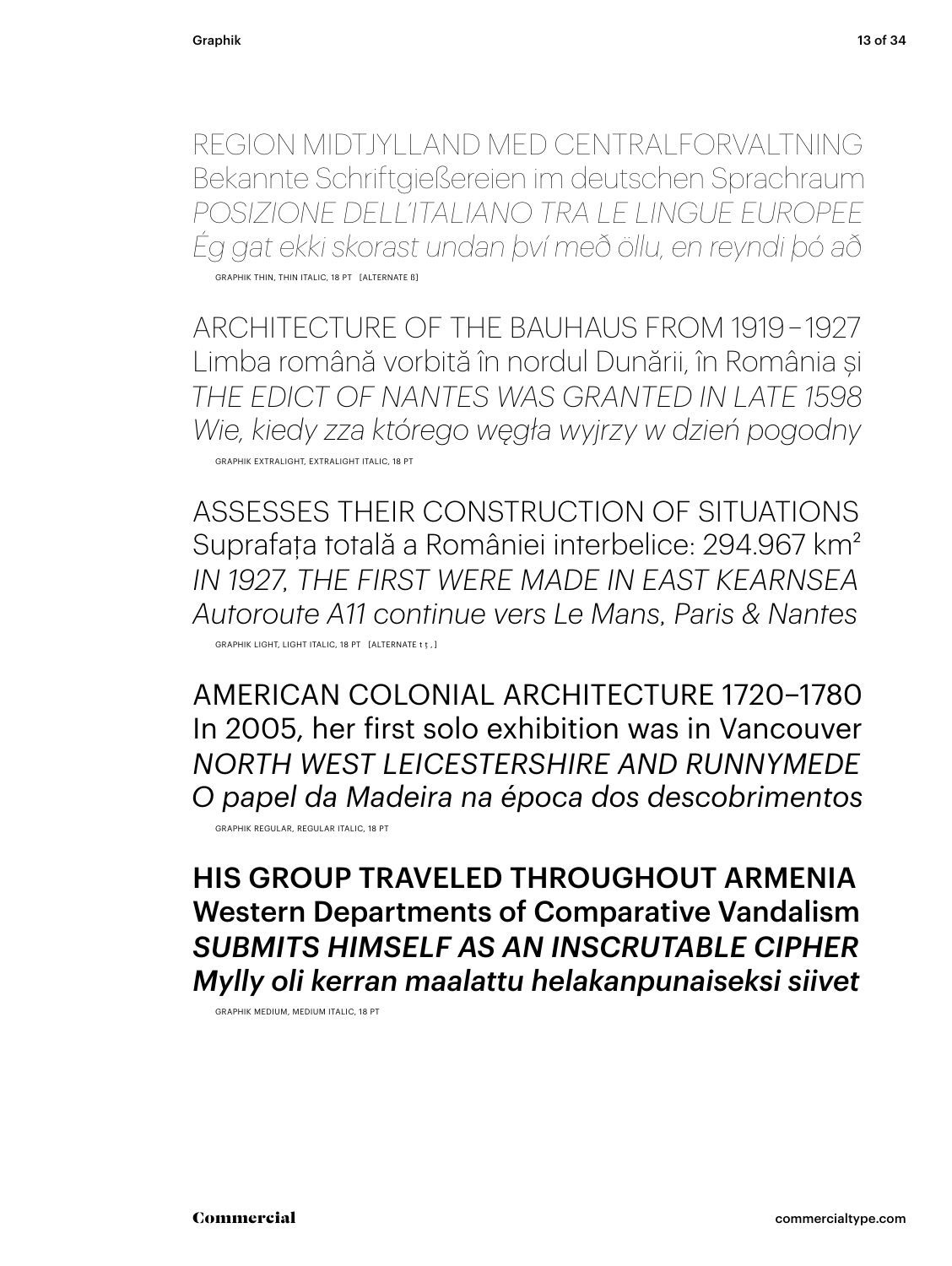**TIMOG NG TURKEY AT MGA 242 KM KANLURAN Heildaríbúafjöldi svæðisins er rúmlega 2.170.750** *HOMERSKE HIMNE JE ZAJEDNIČKI NAZIV ZA 33 Politique de la Suisse envers l'Union européenne*

GRAPHIK SEMIBOLD, SEMIBOLD ITALIC, 18 PT

**DEBUTS NEW ORCHESTRATED PERFORMANCE A rejection of an art separated from the political** *ALS SCHRIFTGIESSEREI BEZEICHNET MAN DIE Commentaires sur la société du spectacle, 1988*

GRAPHIK BOLD, BOLD ITALIC, 18 PT

ARGENTINIAN ARTISTS IN THE 19TH CENTURY Al cap d'algun temps potser t'acudeixi a la ment *HELSINGIN SUURIMPIA URHEILUSEUROJA ON Grandeur et décadence d'un petit commerce de*

GRAPHIK BLACK, BLACK ITALIC, 18 PT [ALTERNATE a t ' ]

BUT THE SPECTACLE IS NOT THE INEVITABLE The spectacle is the ruling apparatus of society *PRIVATPRAKTISERENDE OG SPECIALLÆGER The general separation of worker and products*

GRAPHIK SUPER, SUPER ITALIC, 18 PT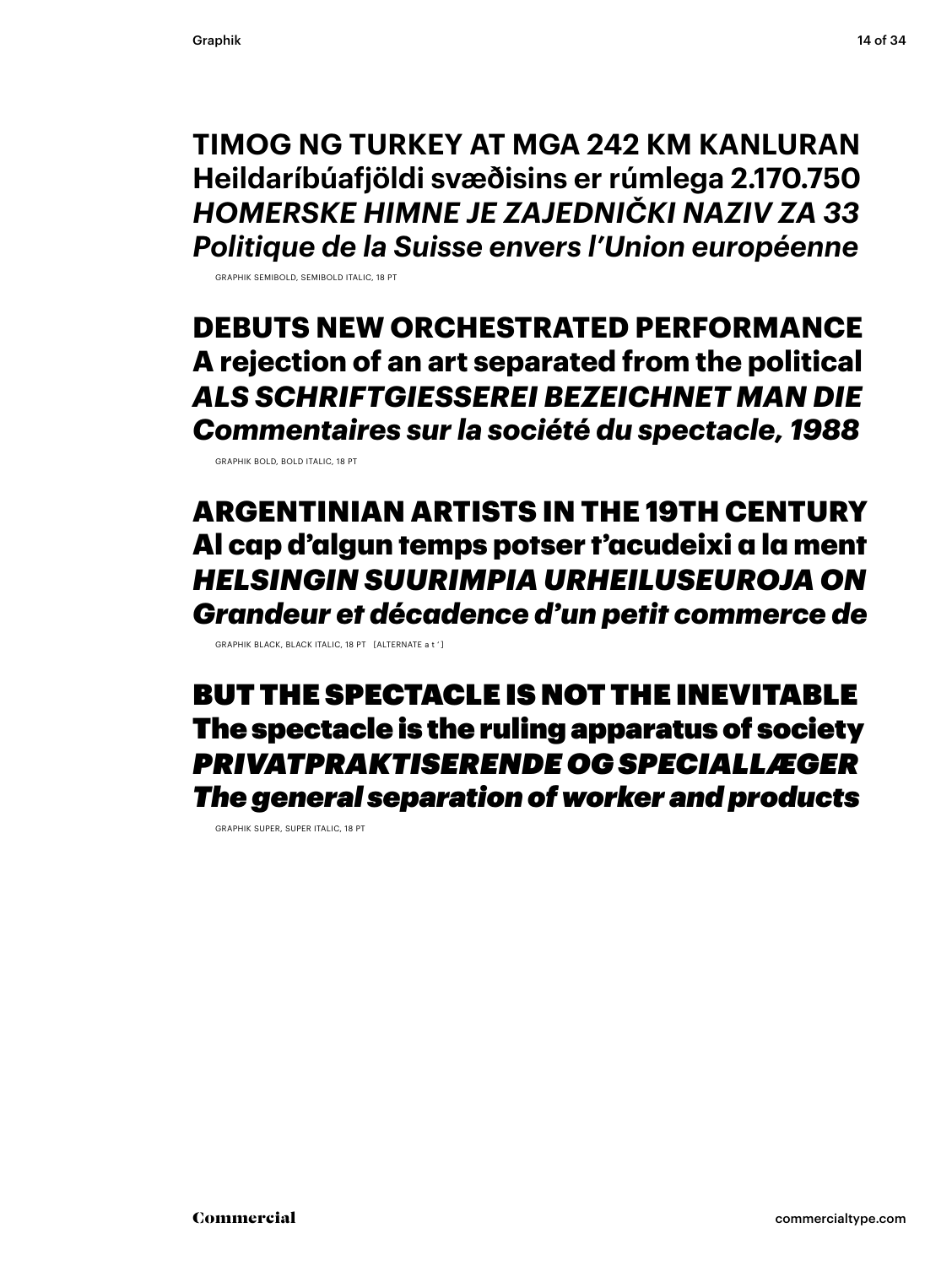Elképzelhetetlen volt, hogy Voltaire és Frigyes sokáig együtt maradjon HIJ NAM DE UITNODIGING NAAR HET HOF IN POTSDAM AAN WANT *Vladimir Vasilyevich Markovnikov was born April 7 in Nizhny Novgorod* GRAPHIK THIN, THIN ITALIC, 14 PT [ALTERNATE a]

1916: the Society of Independent Artists was established in New York THE HISTORY WHICH IS PRESENT IN ALL THE DEPTHS OF SOCIETY *23.4% of Midi-Pyrénées is Languedoc: eastern half of Haute-Garonne* GRAPHIK EXTRALIGHT, EXTRALIGHT ITALIC, 14 PT

A Região de Lisboa e Vale do Tejo é uma antiga região portuguesa THE GRADUAL TRANSITION FROM NOMADISM TO AGRICULTURE *I whakatūhia Te Rōpū Whakamana i Te Tiriti o Waitangi, i te marama* GRAPHIK LIGHT, LIGHT ITALIC, 14 PT [ALTERNATE , ]

Efnahagur þjóðarinnar byggir enn að talsverðu leyti á fiskveiðum TİLDEN DAHA KÜÇÜK İDARİ BİRİMLERE İLÇE ADI VERİLİR. HER İL *Regional udvikling inden for Natur og miljø uddannelse og kultur* GRAPHIK REGULAR, REGULAR ITALIC, 14 PT

Distincţia dintre dialect și limbă este un subiect controversat în SOCIAL APPROPRIATION OF TIME, THE PRODUCTION OF MAN *Dans le panthéon égyptien certains Dieux prennent l'apparence* GRAPHIK MEDIUM, MEDIUM ITALIC, 14 PT [ALTERNATE ș ţ , ' ]

**Reasoning about history is inseparably reasoning about power 17 PERCORSI NEL MEDITERRANEO E NELL'AFRICA ORIENTALE** *By 1547, the Peace of Cateau Cambrésis ended the Italian Wars*

GRAPHIK SEMIBOLD, SEMIBOLD ITALIC, 14 PT

**În timp ce limba română prezintă toate însușirile unei limbi de INTERNATIONAL MOVEMENT FOR AN IMAGINIST BAUHAUS** *Asemakaavan mukaan Helsinki jakaantuu 55 kaupunginosaan*

GRAPHIK BOLD, BOLD ITALIC, 14 PT [ALTERNATE t]

Mest útgerð og fiskvinnsla er í Grindavík, sem byggir afkomu THE MYSTIFICATION OF JORN'S FICTITIOUS RESIGNATION *Angers, préfecture de Maine-et-Loire, est l'ancienne capitale* GRAPHIK BLACK, BLACK ITALIC, 14 PT

### Był osobowością złożoną, wyrażał nieraz sprzeczne poglądy SKILLNADEN MELLAN PARIS OCH RESTEN AV LANDET SER *Ab 1990 begannen umfangreiche Erweiterungsmaßnahmen*

GRAPHIK SUPER, SUPER ITALIC, 14 PT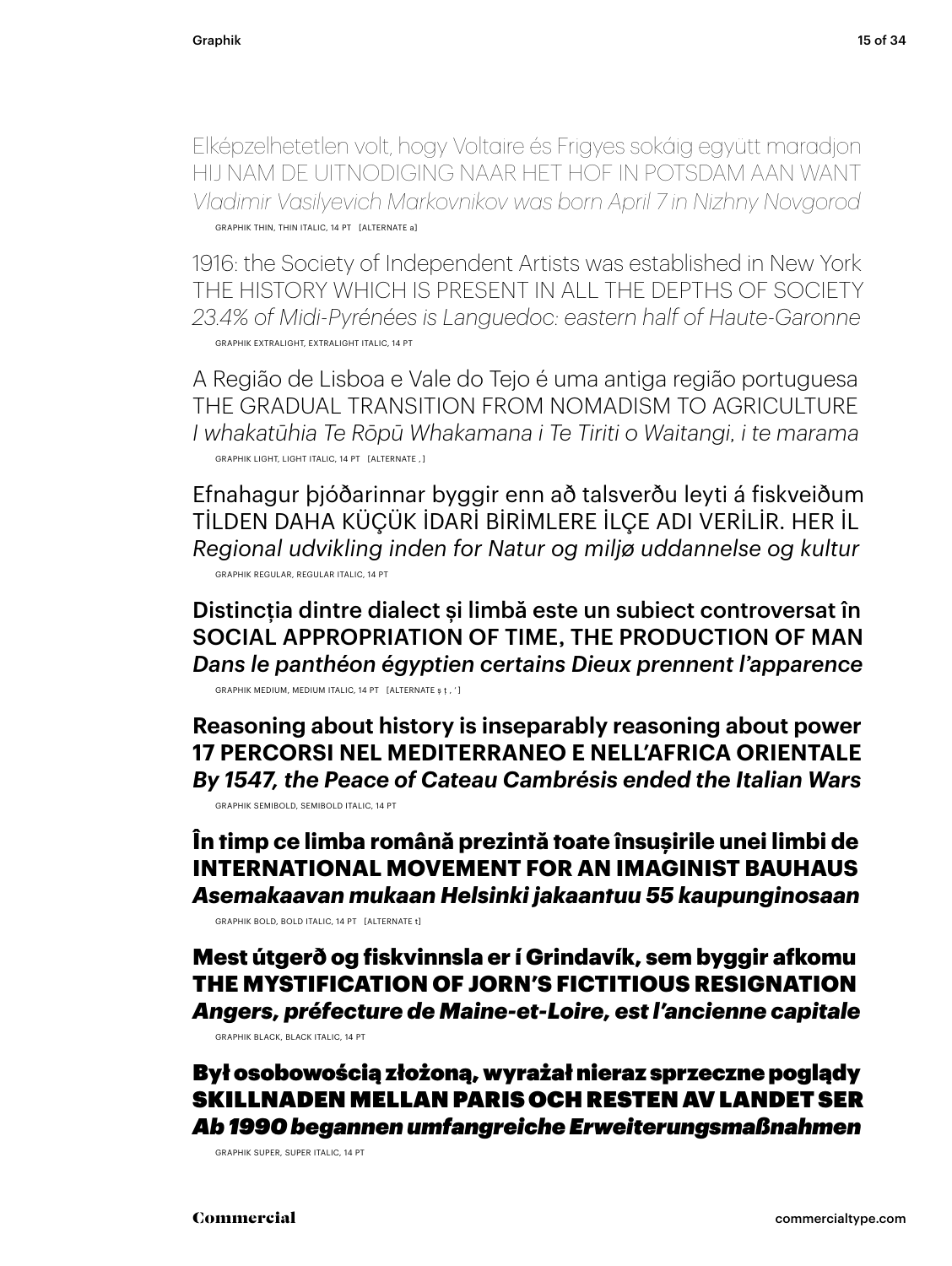### Anishinaabemowin aromolithograph ebensauffassung Menneskehedens **Sebauvedomenia** Bildungsverbandes GRAPHIK THIN, 50 PT GRAPHIK EXTRALIGHT, 50 PT GRAPHIK LIGHT, 50 PT GRAPHIK REGULAR, 50 PT DAPHIK MEDIUM, 50 GRAPHIK SEMIBOLD, 50 **Monochromatics** GRAPHIK BOLD, 50 PT **Iticlimactical** GRAPHIK BLACK, 50 PT astrichtenaar

GRAPHIK SUPER, 50 PT [ALTERNATE t]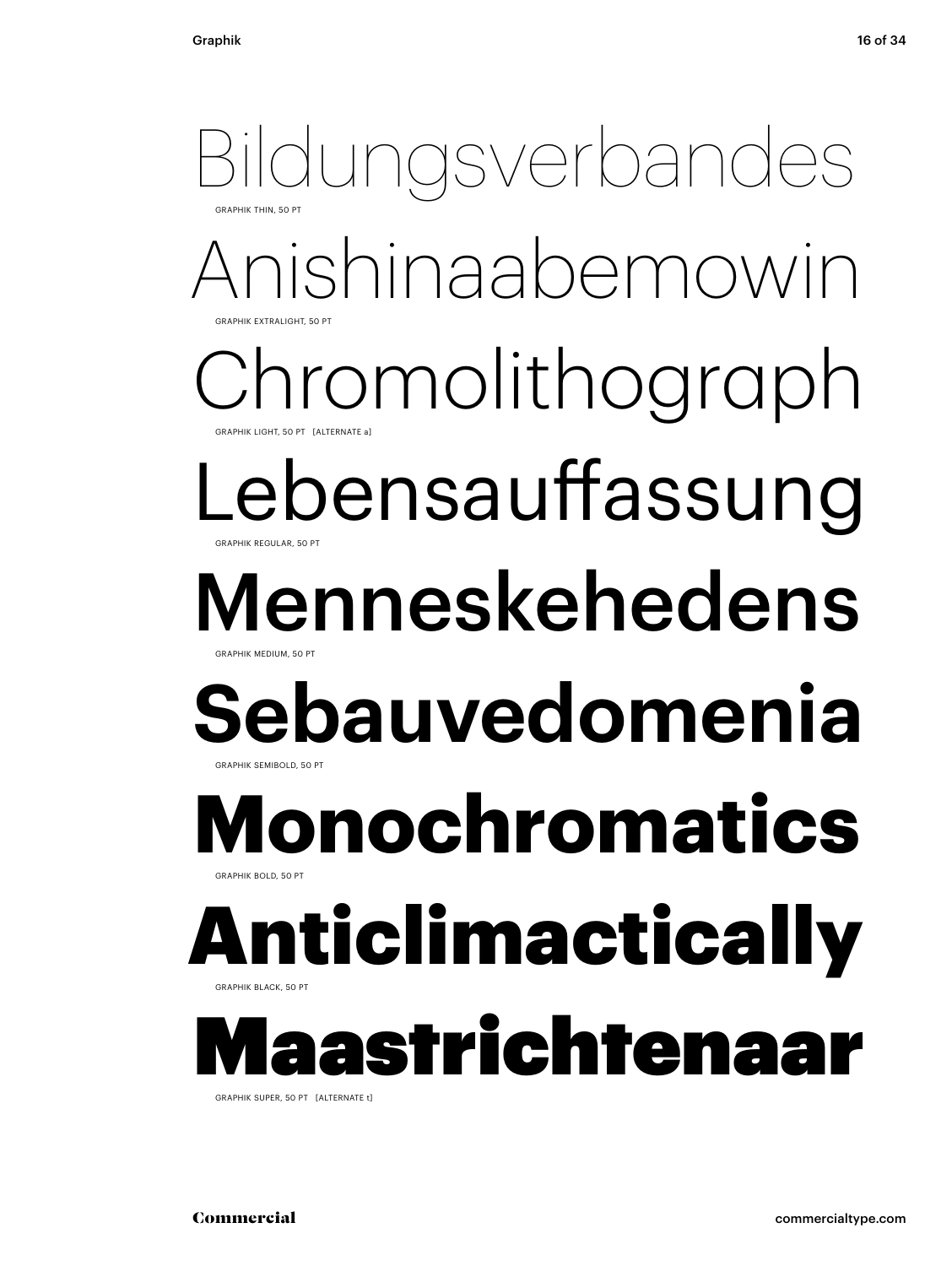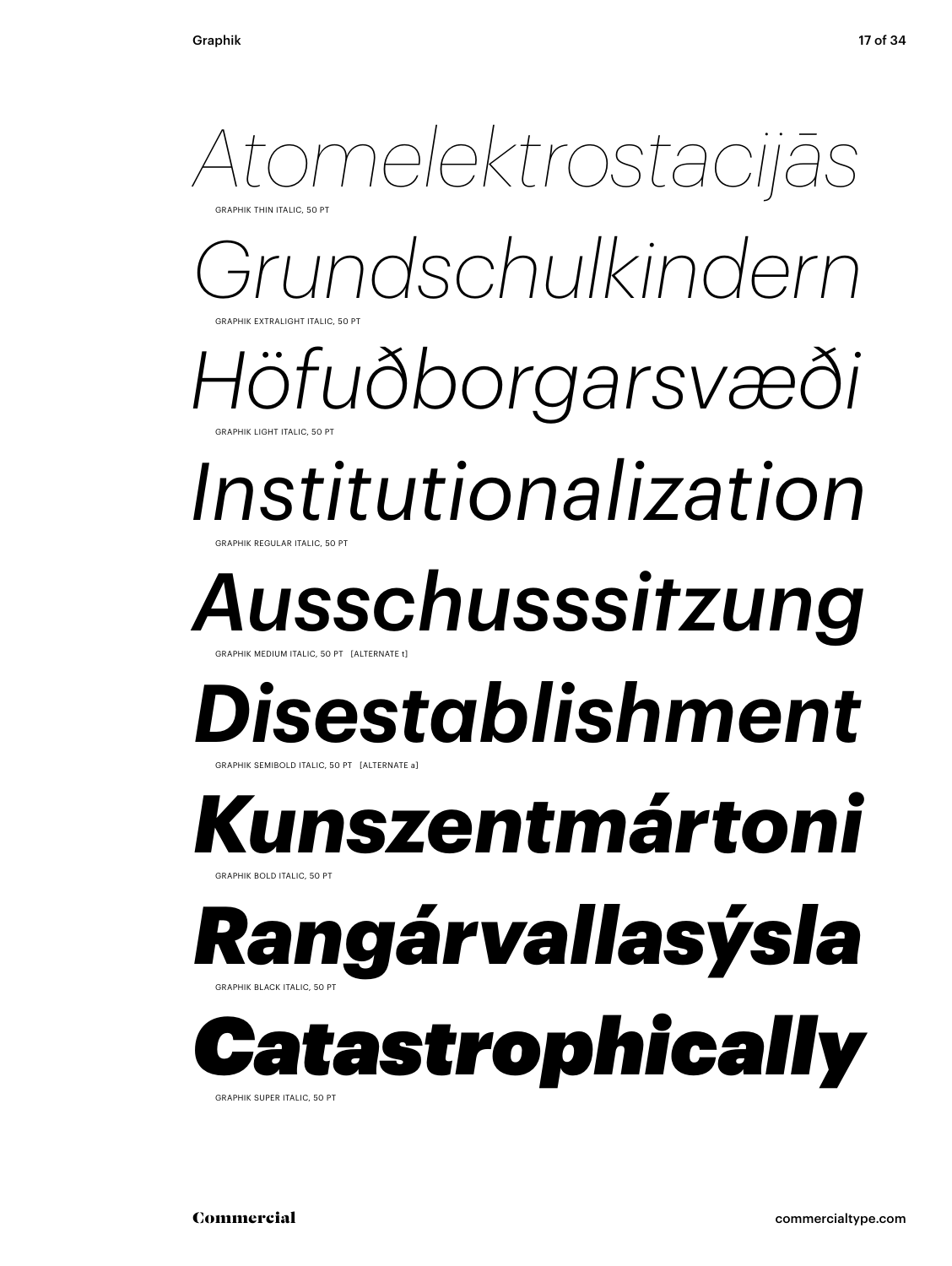GRAPHIK LIGHT, LIGHT ITALIC, MEDIUM, 16/20 PT

LIGHT ALL CAPS LIGHT MEDIUM PROPORTIONAL LINING FIGURES LIGHT ITALIC THE SPANISH WAR, which began in 1739, and the French war which soon followed it occasioned further increase of the debt, which, on the 31st of December 1748, after it had been concluded by the Treaty of Aix-la-Chapelle, amounted to £78,293,313. The most profound peace of the seventeen years of continuance had taken no more than £8,328,354. from it. A war of less than nine years' continuance added £31,338,689 to it (Refer to James Postlethwaite's *History of the Public Revenue*). During the administration of Mr. Pelham, the interest of the public debt was reduced from 4% to 3%; or at least measures were taken for reducing it, from four to three per cent; **the sinking fund** was increased, and some part of the public debt was paid off. In 1755, before the breaking out of the late war, the funded debt of Great Britain amounted to £72,289,673. On the 5th of January 1763, at the conclusion of the peace, the funded debt amounted to £122,603,336. The unfunded debt has been stated at £13,927,589. But the expense occasioned by the war did not end with the conclusion of the peace, so that though, on the 5th of January 1764, the funded debt was increased (partly by a new loan, and partly by funding a part of the unfunded debt) to £129,586,782, there still remained (according to the very well informed author of *Considerations on the Trade and Finances of Great Britain*) an unfunded debt which was

MEDIUM

PROPORTIONAL OLDSTYLE FIGURES

LIGHT ITALIC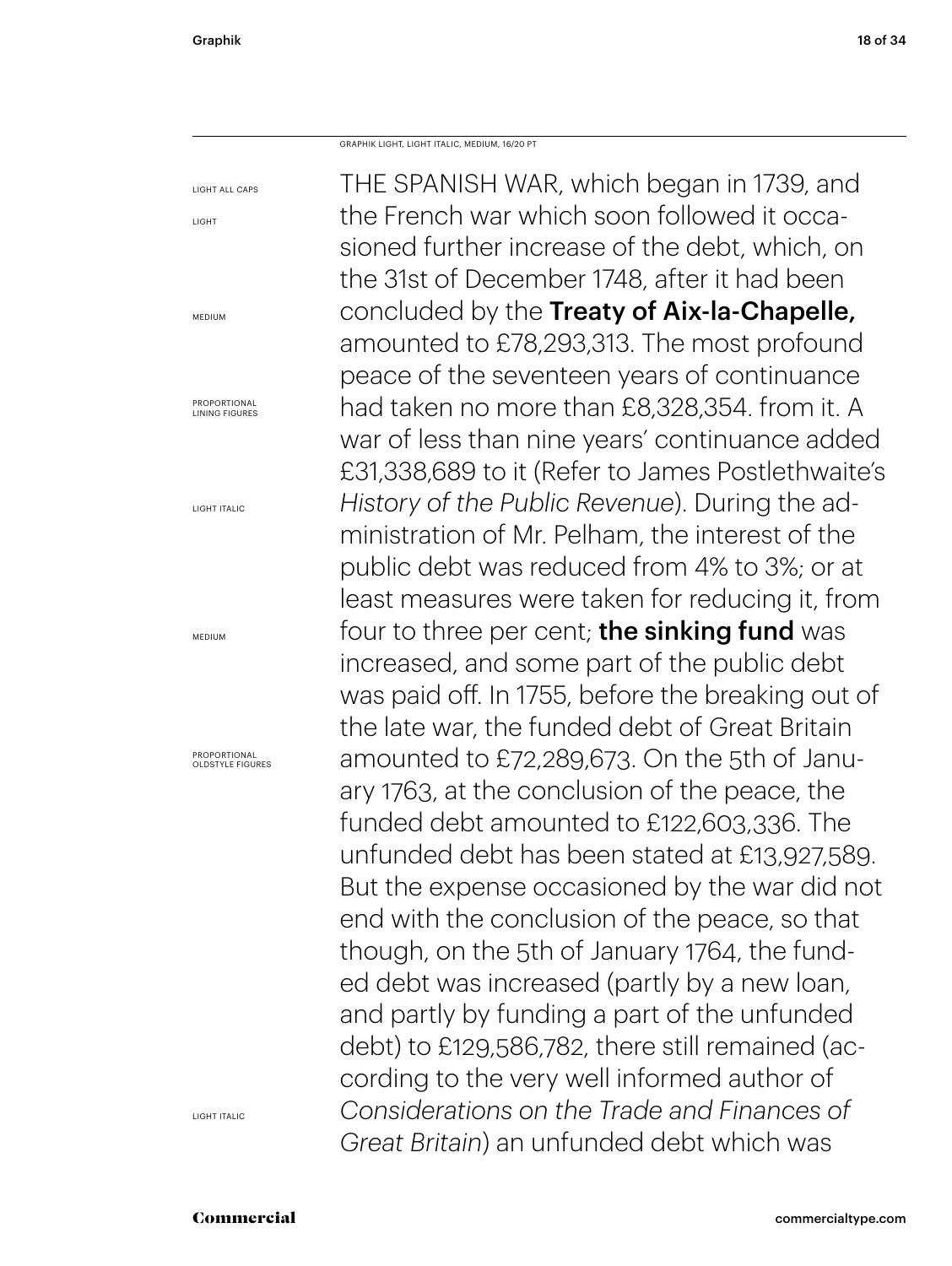GRAPHIK REGULAR, REGULAR ITALIC, SEMIBOLD, 16/20 PT

REGULAR ALL CAPS REGULAR SEMIBOLD PROPORTIONAL LINING FIGURES REGULAR ITALIC SEMIBOLD PROPORTIONAL OLDSTYLE FIGURES THE SPANISH WAR, which began in 1739, and the French war which soon followed it occasioned further increase of the debt, which, on the 31st of December 1748, after it had been concluded by the **Treaty of Aix-la-Chapelle,**  amounted to £78,293,313. The most profound peace of the seventeen years of continuance had taken no more than £8,328,354. from it. A war of less than nine years' continuance added £31,338,689 to it (Refer to James Postlethwaite's *History of the Public Revenue*). During the administration of Mr. Pelham, the interest of the public debt was reduced from 4% to 3%; or at least measures were taken for reducing it, from four to three per cent; **the sinking fund** was increased, and some part of the public debt was paid off. In 1755, before the breaking out of the late war, the funded debt of Great Britain amounted to £72,289,673. On the 5th of January 1763, at the conclusion of the peace, the funded debt amounted to £122,603,336. The unfunded debt has been stated at £13,927,589. But the expense occasioned by the war did not end with the conclusion of the peace, so that though, on the 5th of January 1764, the funded debt was increased (partly by a new loan, and partly by funding a part of the unfunded debt) to £129,586,782, there still remained (according to the very well informed author of *Considerations on the Trade and* 

REGULAR ITALIC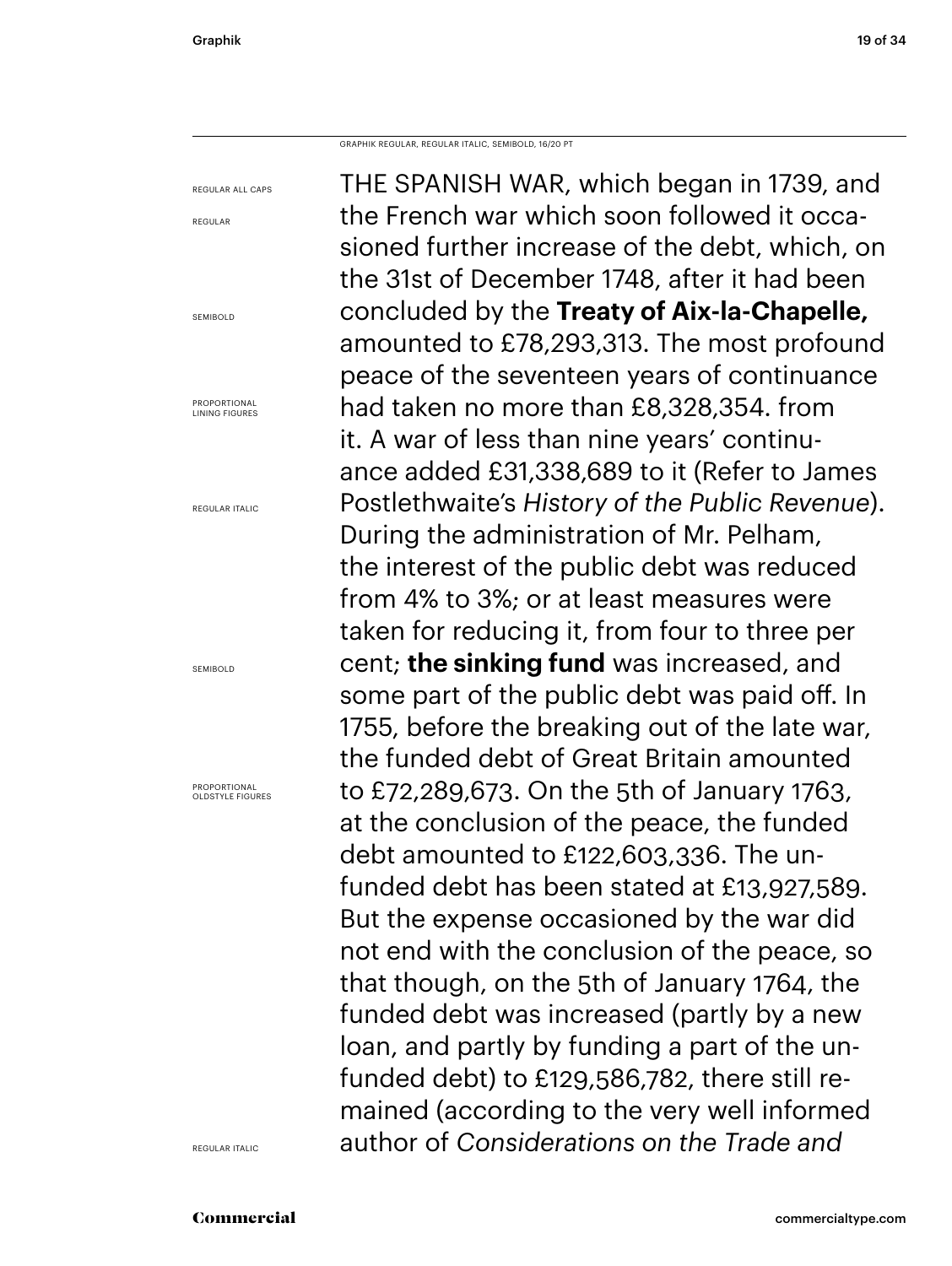GRAPHIK MEDIUM, MEDIUM ITALIC, BOLD, 16/20 PT

MEDIUM ALL CAPS THE SPANISH WAR, which began in 1739, and the French war which soon followed it occasioned further increase of the debt, which, on the 31st of December 1748, after it had been concluded by the **Treaty of Aix-la-Chapelle,**  amounted to £78,293,313. The most profound peace of the seventeen years of continuance had taken no more than £8,328,354. from it. A war of less than nine years' continuance added £31,338,689 to it (Refer to James Postlethwaite's *History of the Public Revenue*). During the administration of Mr. Pelham, the interest of the public debt was reduced from 4% to 3%; or at least measures were taken for reducing it, from four to three per cent; **the sinking fund** was increased, and some part of the public debt was paid off. In 1755, before the breaking out of the late war, the funded debt of Great Britain amounted to £72,289,673. On the 5th of January 1763, at the conclusion of the peace, the funded debt amounted to £122,603,336. The unfunded debt has been stated at £13,927,589. But the expense occasioned by the war did not end with the conclusion of the peace, so that though, on the 5th of January 1764, the funded debt was increased (partly by a new loan, and partly by funding a part of the unfunded debt) to £129,586,782, there still remained (according to the very well informed author of *Considerations on the Trade and* 

MEDIUM

BOLD

PROPORTIONAL LINING FIGURES

MEDIUM ITALIC

BOLD

PROPORTIONAL OLDSTYLE FIGURES

MEDIUM ITALIC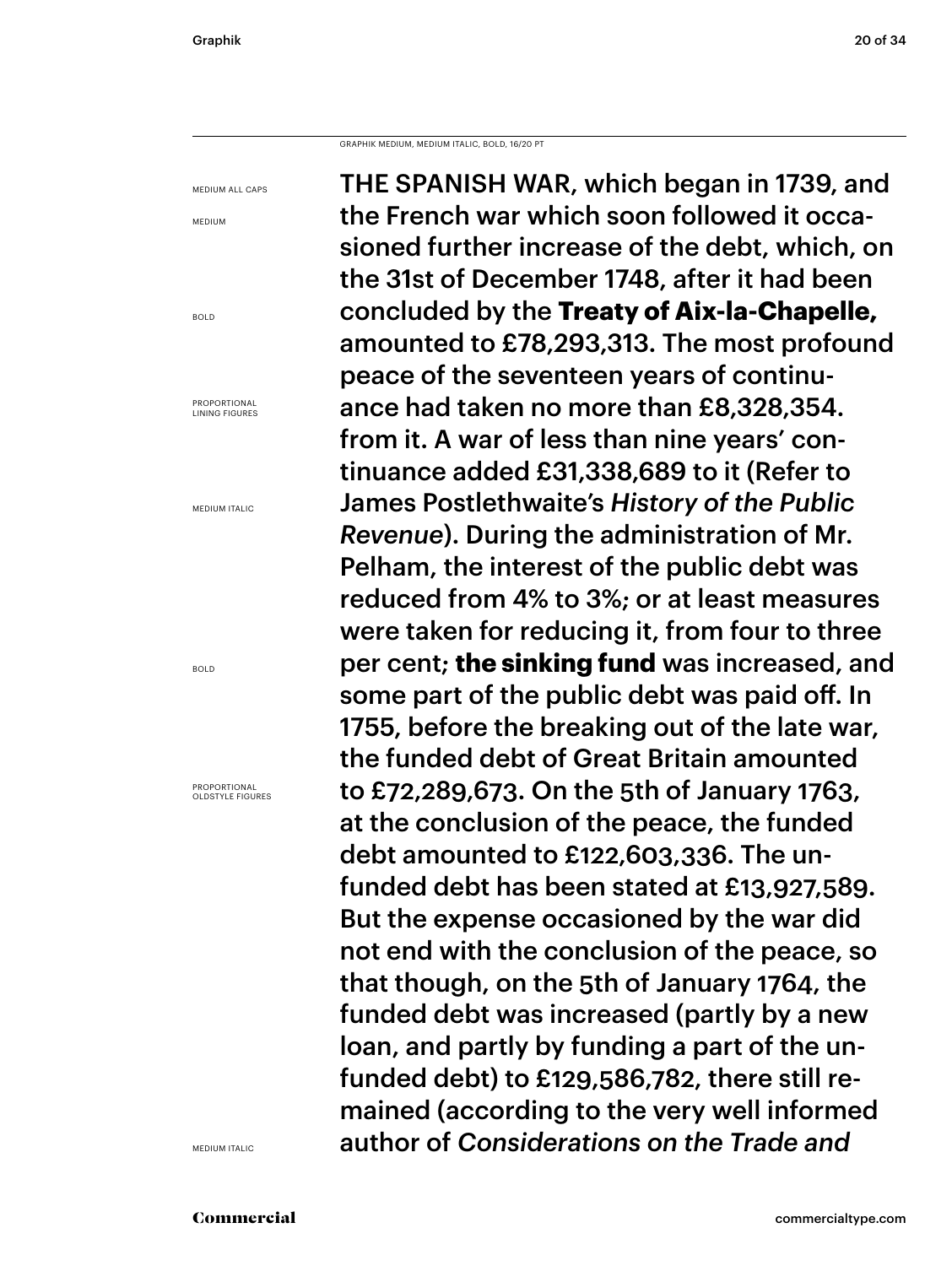GRAPHIK REGULAR, REGULAR ITALIC, SEMIBOLD, 10/13 PT GRAPHIK MEDIUM, MEDIUM, MEDIUM ITALIC, BOLD, 10/13 PT

Every introduction to the problems of aesthetics begins by acknowledging the existence and claims of two methods of attack—the *general, philosophical, deductive*, which starts from a complete metaphysics and installs beauty in its place among the other great concepts; and the *empirical*, or *inductive*, which seeks to disengage a general principle of beauty from the objects of aesthetic experience and the facts of aesthetic enjoyment: an example of Fechner's "aesthetics from above & from below."

### **Methodologies of Aesthetics**

The first was the method of aesthetics par excellence. It was indeed only through the desire of an eighteenth-century philosopher, Baumgarten, to round out his "architectonic" of metaphysics that the science received its name, as designating the theory of knowledge in the form of feeling, parallel to that of "clear," logical thought. Kant, Schelling, and Hegel, again, made use of the concept of *the Beautiful* as a kind of keystone or cornice for their respective philosophical edifices. Aesthetics, then, came into being as the philosophy of the Beautiful, and it may be asked why this philosophical aesthetics does not suffice; why beauty should need for its understanding also an aesthetics "von unten." The answer is not that no system of philosophy is universally accepted, but that *the general aesthetic theories* have not, as yet at least, succeeded in answering the plain questions of "the plain man" in regard to concrete beauty. Kant, indeed, frankly denied that the explanation of concrete beauty, or "Doctrine of Taste," as he called it, was possible, while the various definers of beauty as "the union of the Real and the Ideal" "the expression of the Ideal to Sense," have done no more than he. No one of *these* aesthetic systems, in spite of volumes of so-called application of their principles to works of art, has been able to furnish a criterion of beauty. The criticism of the gen-

Every introduction to the problems of aesthetics begins by acknowledging the existence and claims of two methods of attack—the *general, philosophical, deductive*, which starts from a complete metaphysics and installs beauty in its place among the other great concepts; and the *empirical*, or *inductive*, which seeks to disengage a general principle of beauty from the objects of aesthetic experience and the facts of aesthetic enjoyment: an example of Fechner's "aesthetics from above & from below."

### **Methodologies of Aesthetics**

The first was the method of aesthetics par excellence. It was indeed only through the desire of an eighteenth-century philosopher, Baumgarten, to round out his "architectonic" of metaphysics that the science received its name, as designating the theory of knowledge in the form of feeling, parallel to that of "clear," logical thought. Kant, Schelling, and Hegel, again, made use of the concept of *the Beautiful* as a kind of keystone or cornice for their respective philosophical edifices. Aesthetics, then, came into being as the philosophy of the Beautiful, and it may be asked why this philosophical aesthetics does not suffice; why beauty should need for its understanding also an aesthetics "von unten." The answer is not that no system of philosophy is universally accepted, but that *the general aesthetic theories* have not, as yet at least, succeeded in answering the plain questions of "the plain man" in regard to concrete beauty. Kant, indeed, frankly denied that the explanation of concrete beauty, or "Doctrine of Taste," as he called it, was possible, while the various definers of beauty as "the union of the Real and the Ideal" "the expression of the Ideal to Sense," have done no more than he. No one of *these* aesthetic systems, in spite of volumes of socalled application of their principles to works of art, has been able to furnish a criterion of beauty. The criticism of the generations is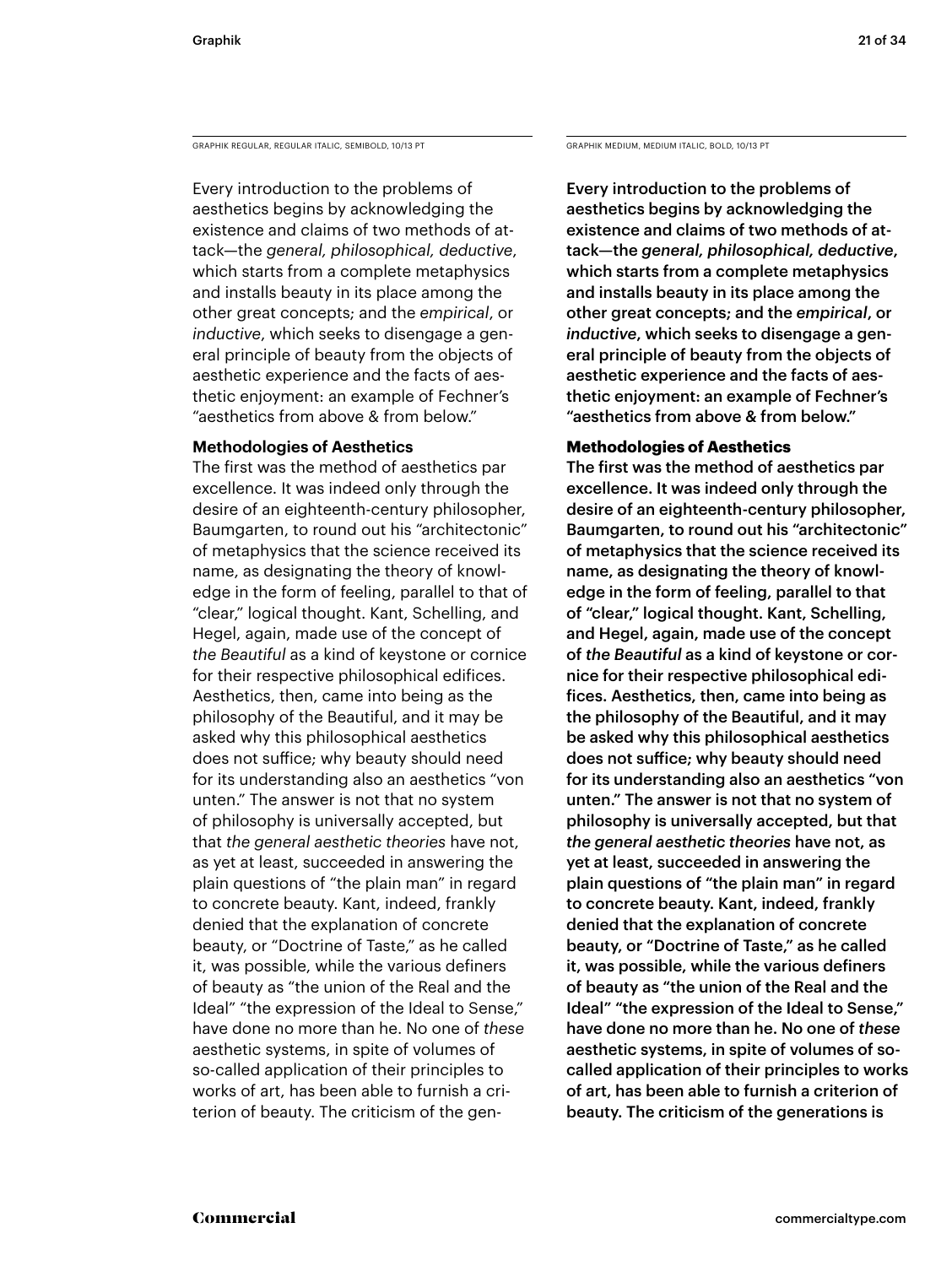GRAPHIK SEMIBOLD, SEMIBOLD ITALIC, 10/13 PT GRAPHIK BOLD, BOLD ITALIC, 10/13 PT

**Every introduction to the problems of aesthetics begins by acknowledging the existence and claims of two methods of attack—the** *general, philosophical, deductive***, which starts from a complete metaphysics and installs beauty in its place among the other great concepts; and the** *empirical***, or** *inductive***, which seeks to disengage a general principle of beauty from the objects of aesthetic experience and the facts of aesthetic enjoyment: an example of Fechner's "aesthetics from above & from below."** 

### *Methodologies of Aesthetics*

**The first was the method of aesthetics par excellence. It was indeed only through the desire of an eighteenth-century philosopher, Baumgarten, to round out his "architectonic" of metaphysics that the science received its name, as designating the theory of knowledge in the form of feeling, parallel to that of "clear," logical thought. Kant, Schelling, and Hegel, again, made use of the concept of** *the Beautiful* **as a kind of keystone or cornice for their respective philosophical edifices. Aesthetics, then, came into being as the philosophy of the Beautiful, and it may be asked why this philosophical aesthetics does not suffice; why beauty should need for its understanding also an aesthetics "von unten." The answer is not that no system of philosophy is universally accepted, but that** *the general aesthetic theories* **have not, as yet at least, succeeded in answering the plain questions of "the plain man" in regard to concrete beauty. Kant, indeed, frankly denied that the explanation of concrete beauty, or "Doctrine of Taste," as he called it, was possible, while the various definers of beauty as "the union of the Real and the Ideal" "the expression of the Ideal to Sense," have done no more than he. No one of** *these* **aesthetic systems, in spite of volumes of so-called application of their principles to works of art, has been able to furnish a criterion of beauty. The criticism** 

**Every introduction to the problems of aesthetics begins by acknowledging the existence and claims of two methods of attack—the** *general, philosophical, deductive***, which starts from a complete metaphysics and installs beauty in its place among the other great concepts; and the** *empirical***, or**  *inductive***, which seeks to disengage a general principle of beauty from the objects of aesthetic experience and the facts of aesthetic enjoyment: an example of Fechner's "aesthetics from above & from below."** 

### *Methodologies of Aesthetics*

**The first was the method of aesthetics par excellence. It was indeed only through the desire of an eighteenth-century philosopher, Baumgarten, to round out his "architectonic" of metaphysics that the science received its name, as designating the theory of knowledge in the form of feeling, paral-**

GRAPHIK BLACK, BLACK ITALIC, 10/13 PT

Every introduction to the problems of aesthetics begins by acknowledging the existence and claims of two methods of attack—the *general, philosophical, deductive*, which starts from a complete metaphysics and installs beauty in its place among the other great concepts; and the *empirical*, or *inductive*, which seeks to disengage a general principle of beauty from the objects of aesthetic experience and the facts of aesthetic enjoyment: an example of Fechner's "aesthetics from above & from below."

### *Methodologies of Aesthetics*

The first was the method of aesthetics par excellence. It was indeed only through the desire of an eighteenth-century philosopher, Baumgarten, to round out his "architectonic" of metaphysics that the science received its name, as designating the theory of knowledge in the form of feeling, paral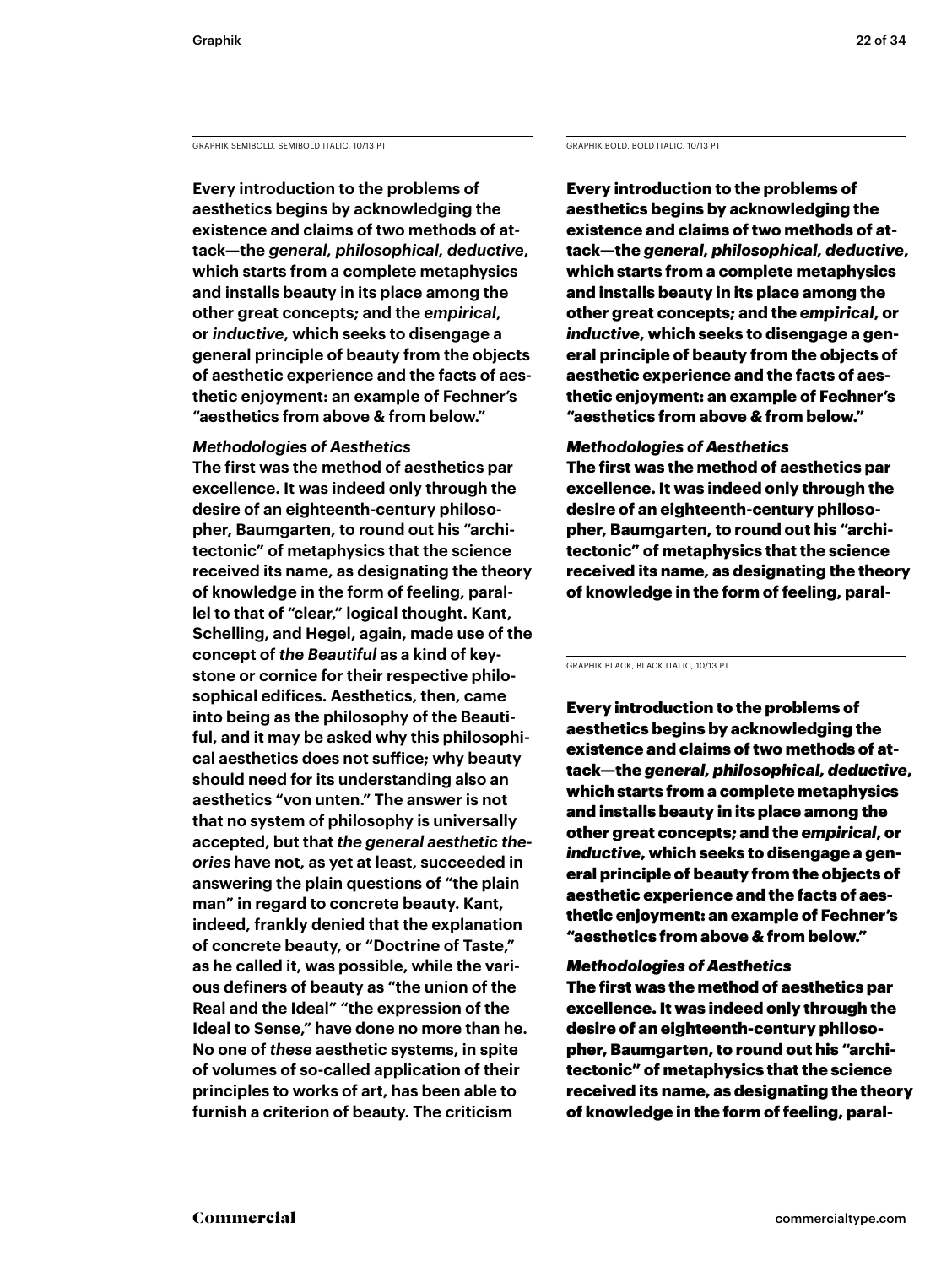GRAPHIK REGULAR, REGULAR ITALIC, SEMIBOLD, 9/12 PT GRAPHIK MEDIUM, MEDIUM, MEDIUM ITALIC, BOLD, 9/12 PT

Every introduction to the problems of aesthetics begins by acknowledging the existence and claims of two methods of attack—the *general, philosophical, deductive*, which starts from a complete metaphysics and installs beauty in its place among the other great concepts; and the *empirical*, or *inductive*, which seeks to disengage a general principle of beauty from the objects of aesthetic experience and the facts of aesthetic enjoyment: an example of Fechner's "aesthetics from above & from below."

### **Methodologies of Aesthetics**

The first was the method of aesthetics par excellence. It was indeed only through the desire of an eighteenth-century philosopher, Baumgarten, to round out his "architectonic" of metaphysics that the science received its name, as designating the theory of knowledge in the form of feeling, parallel to that of "clear," logical thought. Kant, Schelling, and Hegel, again, made use of the concept of *the Beautiful* as a kind of keystone or cornice for their respective philosophical edifices. Aesthetics, then, came into being as the philosophy of the Beautiful, and it may be asked why this philosophical aesthetics does not suffice; why beauty should need for its understanding also an aesthetics "von unten."

### **The State of Criticism**

The answer is not that no system of philosophy is universally accepted, but that *the general aesthetic theories* have not, as yet at least, succeeded in answering the plain questions of "the plain man" in regard to concrete beauty. Kant, indeed, frankly denied that the explanation of concrete beauty, or "Doctrine of Taste," as he called it, was possible, while the various definers of beauty as "the union of the Real and the Ideal" "the expression of the Ideal to Sense," have done no more than he. No one of *these* aesthetic systems, in spite of volumes of so-called application of their principles to works of art, has been able to furnish a criterion of beauty. The criticism of the generations is summed up in the mild remark of Fechner, in his "Vorschule der Aesthetik," to the effect that the philosophical path leaves one in conceptions that, by reason of their generality, *do not well fit* the particular cases. And so it was that empirical aesthetics arose, which does

Every introduction to the problems of aesthetics begins by acknowledging the existence and claims of two methods of attack—the *general, philosophical, deductive*, which starts from a complete metaphysics and installs beauty in its place among the other great concepts; and the *empirical*, or *inductive*, which seeks to disengage a general principle of beauty from the objects of aesthetic experience and the facts of aesthetic enjoyment: an example of Fechner's "aesthetics from above & from below."

### **Methodologies of Aesthetics**

The first was the method of aesthetics par excellence. It was indeed only through the desire of an eighteenth-century philosopher, Baumgarten, to round out his "architectonic" of metaphysics that the science received its name, as designating the theory of knowledge in the form of feeling, parallel to that of "clear," logical thought. Kant, Schelling, and Hegel, again, made use of the concept of *the Beautiful* as a kind of keystone or cornice for their respective philosophical edifices. Aesthetics, then, came into being as the philosophy of the Beautiful, and it may be asked why this philosophical aesthetics does not suffice; why beauty should need for its understanding also an aesthetics "von unten."

### **The State of Criticism**

The answer is not that no system of philosophy is universally accepted, but that *the general aesthetic theories* have not, as yet at least, succeeded in answering the plain questions of "the plain man" in regard to concrete beauty. Kant, indeed, frankly denied that the explanation of concrete beauty, or "Doctrine of Taste," as he called it, was possible, while the various definers of beauty as "the union of the Real and the Ideal" "the expression of the Ideal to Sense," have done no more than he. No one of *these* aesthetic systems, in spite of volumes of so-called application of their principles to works of art, has been able to furnish a criterion of beauty. The criticism of the generations is summed up in the mild remark of Fechner, in his "Vorschule der Aesthetik," to the effect that the philosophical path leaves one in conceptions that, by reason of their generality, *do not well fit* the particular cases. And so it was that empirical aesthetics arose, which does not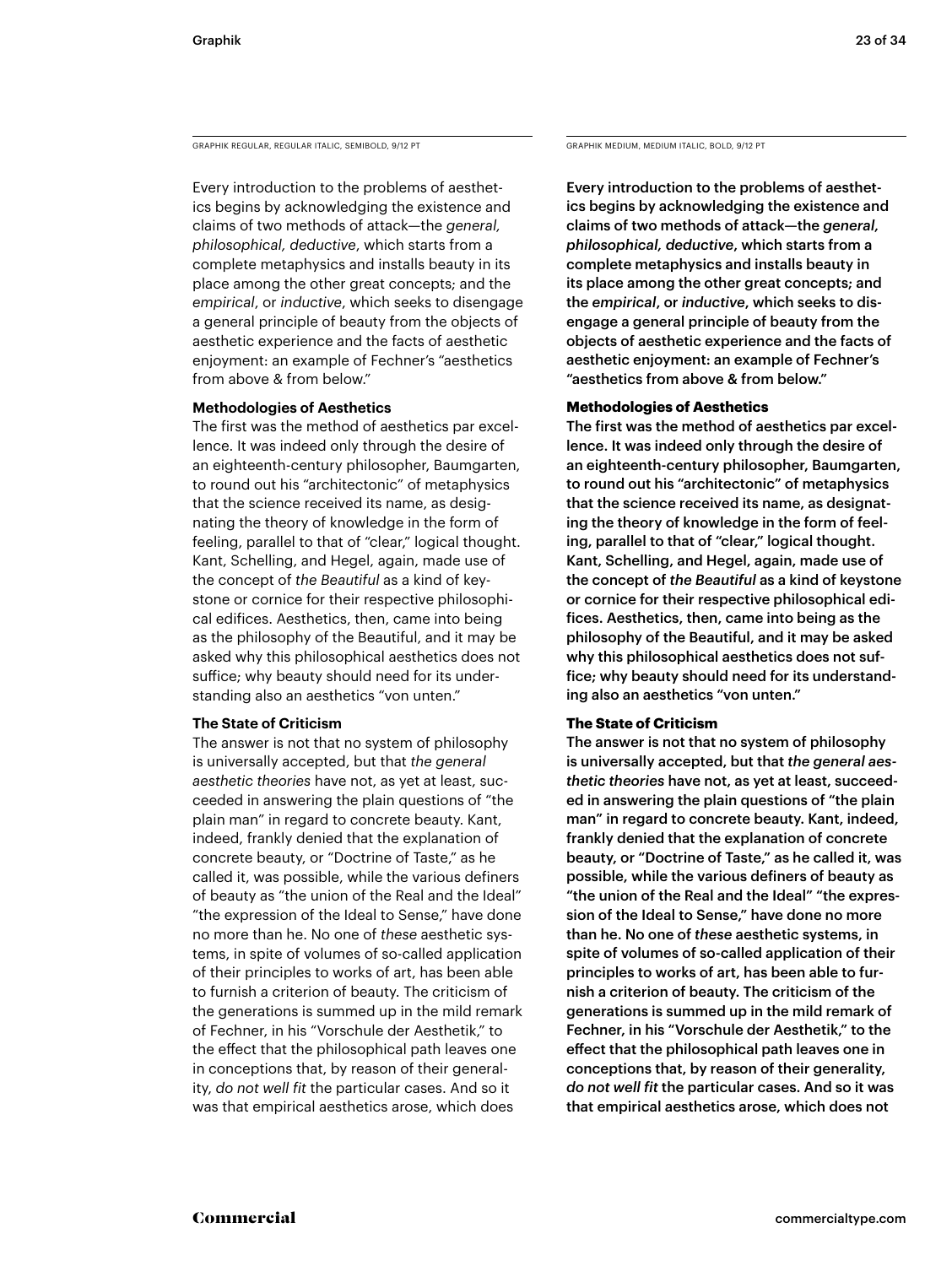GRAPHIK REGULAR, REGULAR ITALIC, SEMIBOLD, 9/12 PT [NO ALTERNATES

Every introduction to the problems of aesthetics begins by acknowledging the existence and claims of two methods of attack—the *general, philosophical, deductive*, which starts from a complete metaphysics and installs beauty in its place among the other great concepts; and the *empirical*, or *inductive*, which seeks to disengage a general principle of beauty from the objects of aesthetic experience and the facts of aesthetic enjoyment: an example of Fechner's "aesthetics from above & from below."

### **Methodologies of Aesthetics**

The first was the method of aesthetics par excellence. It was indeed only through the desire of an eighteenth-century philosopher, Baumgarten, to round out his "architectonic" of metaphysics that the science received its name, as designating the theory of knowledge in the form of feeling, parallel to that of "clear," logical thought. Kant, Schelling, and Hegel, again, made use of the concept of *the Beautiful* as a kind of keystone or cornice for their respective philosophical edifices. Aesthetics, then, came into being as the philosophy of the Beautiful, and it may be asked why this philosophical aesthetics does not suffice; why beauty should need for its understanding also an aesthetics "von unten."

### **The State of Criticism**

The answer is not that no system of philosophy is universally accepted, but that *the general aesthetic theories* have not, as yet at least, succeeded in answering the plain questions of "the plain man" in regard to concrete beauty. Kant, indeed, frankly denied that the explanation of concrete beauty, or "Doctrine of Taste," as he called it, was possible, while the various definers of beauty as "the union of the Real and the Ideal" "the expression of the Ideal to Sense," have done no more than he. No one of *these* aesthetic systems, in spite of volumes of so-called application of their principles to works of art, has been able to furnish a criterion of beauty. The criticism of the generations is summed up in the mild remark of Fechner, in his "Vorschule der Aesthetik," to the effect that the philosophical path leaves one in conceptions that, by reason of their generality, *do not well fit* the particular cases. And so it was that empirical aesthetics arose, which does

GRAPHIK REGULAR, REGULAR ITALIC, SEMIBOLD, 9/12 PT  $[ALTFRNATEA]$ 

Every introduction to the problems of aesthetics begins by acknowledging the existence and claims of two methods of attack—the *general, philosophical, deductive,* which starts from a complete metaphysics and installs beauty in its place among the other great concepts; and the *empirical*, or *inductive*, which seeks to disengage a general principle of beauty from the objects of aesthetic experience and the facts of aesthetic enjoyment: an example of Fechner's "aesthetics from above & from below."

### **Methodologies of Aesthetics**

The first was the method of aesthetics par excellence. It was indeed only through the desire of an eighteenth-century philosopher, Baumgarten, to round out his "architectonic" of metaphysics that the science received its name, as designating the theory of knowledge in the form of feeling, parallel to that of "clear," logical thought. Kant, Schelling, and Hegel, again, made use of the concept of *the Beautiful* as a kind of keystone or cornice for their respective philosophical edifices. Aesthetics, then, came into being as the philosophy of the Beautiful, and it may be asked why this philosophical aesthetics does not suffice; why beauty should need for its understanding also an aesthetics "von unten."

### **The State of Criticism**

The answer is not that no system of philosophy is universally accepted, but that *the general aesthetic theories* have not, as yet at least, succeeded in answering the plain questions of "the plain man" in regard to concrete beauty. Kant, indeed, frankly denied that the explanation of concrete beauty, or "Doctrine of Taste," as he called it, was possible, while the various definers of beauty as "the union of the Real and the Ideal" "the expression of the Ideal to Sense," have done no more than he. No one of *these* aesthetic systems, in spite of volumes of so-called application of their principles to works of art, has been able to furnish a criterion of beauty. The criticism of the generations is summed up in the mild remark of Fechner, in his "Vorschule der Aesthetik," to the effect that the philosophical path leaves one in conceptions that, by reason of their generality, *do not well fit* the particular cases. And so it was that empirical aesthetics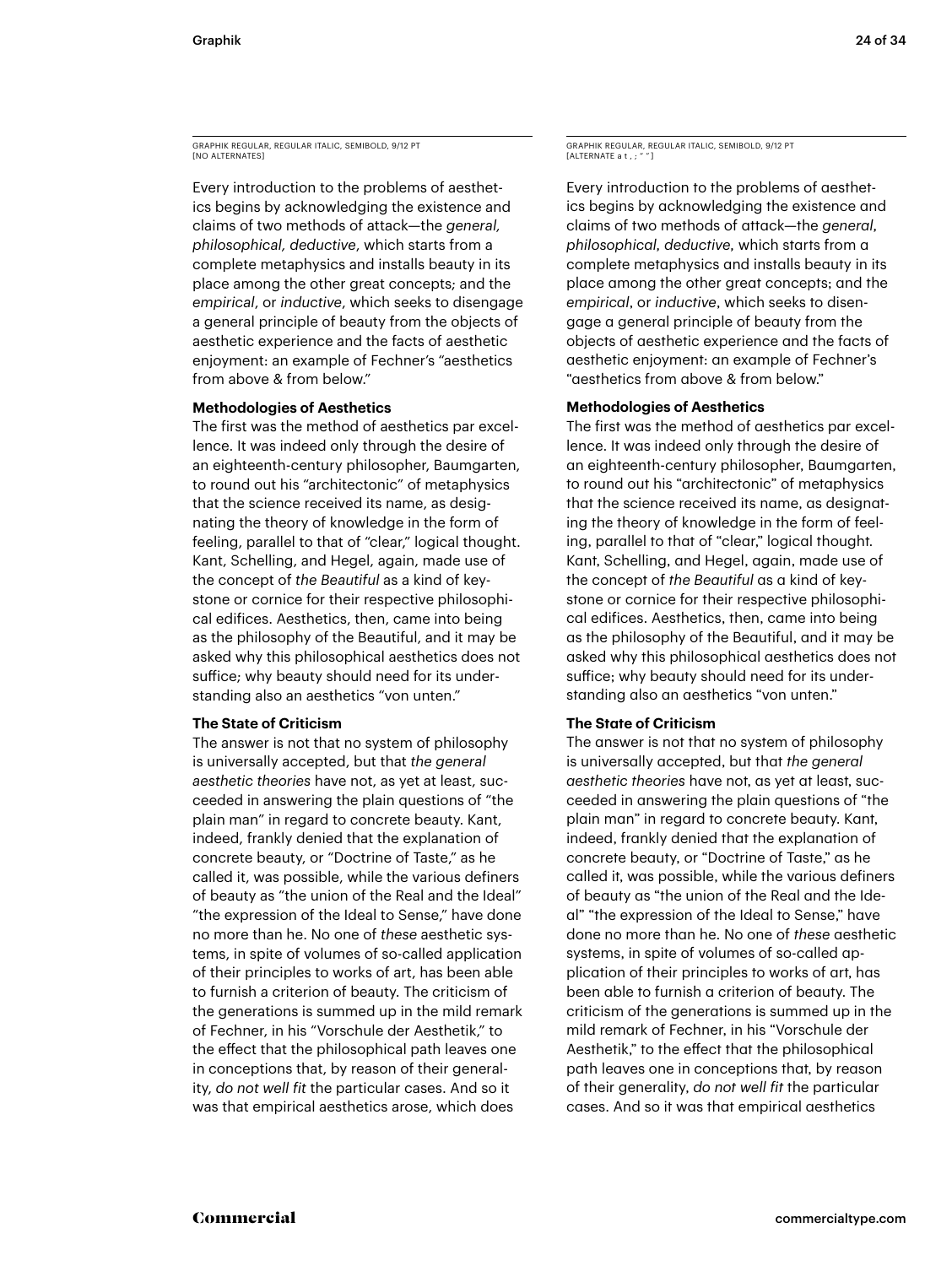GRAPHIK REGULAR, REGULAR ITALIC, SEMIBOLD, 8/11 PT GRAPHIK MEDIUM, MEDIUM ITALIC, BOLD, 8/11 PT

Every introduction to the problems of aesthetics begins by acknowledging the existence and claims of two methods of attack—the *general, philosophical, deductive*, which starts from a complete metaphysics and installs beauty in its place among the other great concepts; and the *empirical*, or *inductive*, which seeks to disengage a general principle of beauty from the objects of aesthetic experience and the facts of aesthetic enjoyment: an example of Fechner's "aesthetics from above & from below."

### **Methodologies of Aesthetics**

The first was the method of aesthetics par excellence. It was indeed only through the desire of an eighteenth-century philosopher, Baumgarten, to round out his "architectonic" of metaphysics that the science received its name, as designating the theory of knowledge in the form of feeling, parallel to that of "clear," logical thought. Kant, Schelling, and Hegel, again, made use of the concept of *the Beautiful* as a kind of keystone or cornice for their respective philosophical edifices. Aesthetics, then, came into being as the philosophy of the Beautiful, and it may be asked why this philosophical aesthetics does not suffice; why beauty should need for its understanding also an aesthetics "von unten."

### **The State of Criticism**

The answer is not that no system of philosophy is universally accepted, but that *the general aesthetic theories* have not, as yet at least, succeeded in answering the plain questions of "the plain man" in regard to concrete beauty. Kant, indeed, frankly denied that the explanation of concrete beauty, or "Doctrine of Taste," as he called it, was possible, while the various definers of beauty as "the union of the Real and the Ideal" "the expression of the Ideal to Sense," have done no more than he. No one of *these* aesthetic systems, in spite of volumes of so-called application of their principles to works of art, has been able to furnish a criterion of beauty. The criticism of the generations is summed up in the mild remark of Fechner, in his "Vorschule der Aesthetik," to the effect that the philosophical path leaves one in conceptions that, by reason of their generality, *do not well fit* the particular cases. And so it was that empirical aesthetics arose, which does not seek to answer those plain questions as to the enjoyment of concrete beauty down to its simplest forms, to which philosophical aesthetics had been inadequate. But it is clear that neither has empirical aesthetics said the last word concerning beauty. Criticism is still in a chaotic state that would be impossible if aesthetic theory were firmly

Every introduction to the problems of aesthetics begins by acknowledging the existence and claims of two methods of attack—the *general, philosophical, deductive*, which starts from a complete metaphysics and installs beauty in its place among the other great concepts; and the *empirical*, or *inductive*, which seeks to disengage a general principle of beauty from the objects of aesthetic experience and the facts of aesthetic enjoyment: an example of Fechner's "aesthetics from above & from below."

### **Methodologies of Aesthetics**

The first was the method of aesthetics par excellence. It was indeed only through the desire of an eighteenth-century philosopher, Baumgarten, to round out his "architectonic" of metaphysics that the science received its name, as designating the theory of knowledge in the form of feeling, parallel to that of "clear," logical thought. Kant, Schelling, and Hegel, again, made use of the concept of *the Beautiful* as a kind of keystone or cornice for their respective philosophical edifices. Aesthetics, then, came into being as the philosophy of the Beautiful, and it may be asked why this philosophical aesthetics does not suffice; why beauty should need for its understanding also an aesthetics "von unten."

### **The State of Criticism**

The answer is not that no system of philosophy is universally accepted, but that *the general aesthetic theories* have not, as yet at least, succeeded in answering the plain questions of "the plain man" in regard to concrete beauty. Kant, indeed, frankly denied that the explanation of concrete beauty, or "Doctrine of Taste," as he called it, was possible, while the various definers of beauty as "the union of the Real and the Ideal" "the expression of the Ideal to Sense," have done no more than he. No one of *these* aesthetic systems, in spite of volumes of so-called application of their principles to works of art, has been able to furnish a criterion of beauty. The criticism of the generations is summed up in the mild remark of Fechner, in his "Vorschule der Aesthetik," to the effect that the philosophical path leaves one in conceptions that, by reason of their generality, *do not well fit* the particular cases. And so it was that empirical aesthetics arose, which does not seek to answer those plain questions as to the enjoyment of concrete beauty down to its simplest forms, to which philosophical aesthetics had been inadequate. But it is clear that neither has empirical aesthetics said the last word concerning beauty. Criticism is still in a chaotic state that would be impossible if aesthetic theory were firmly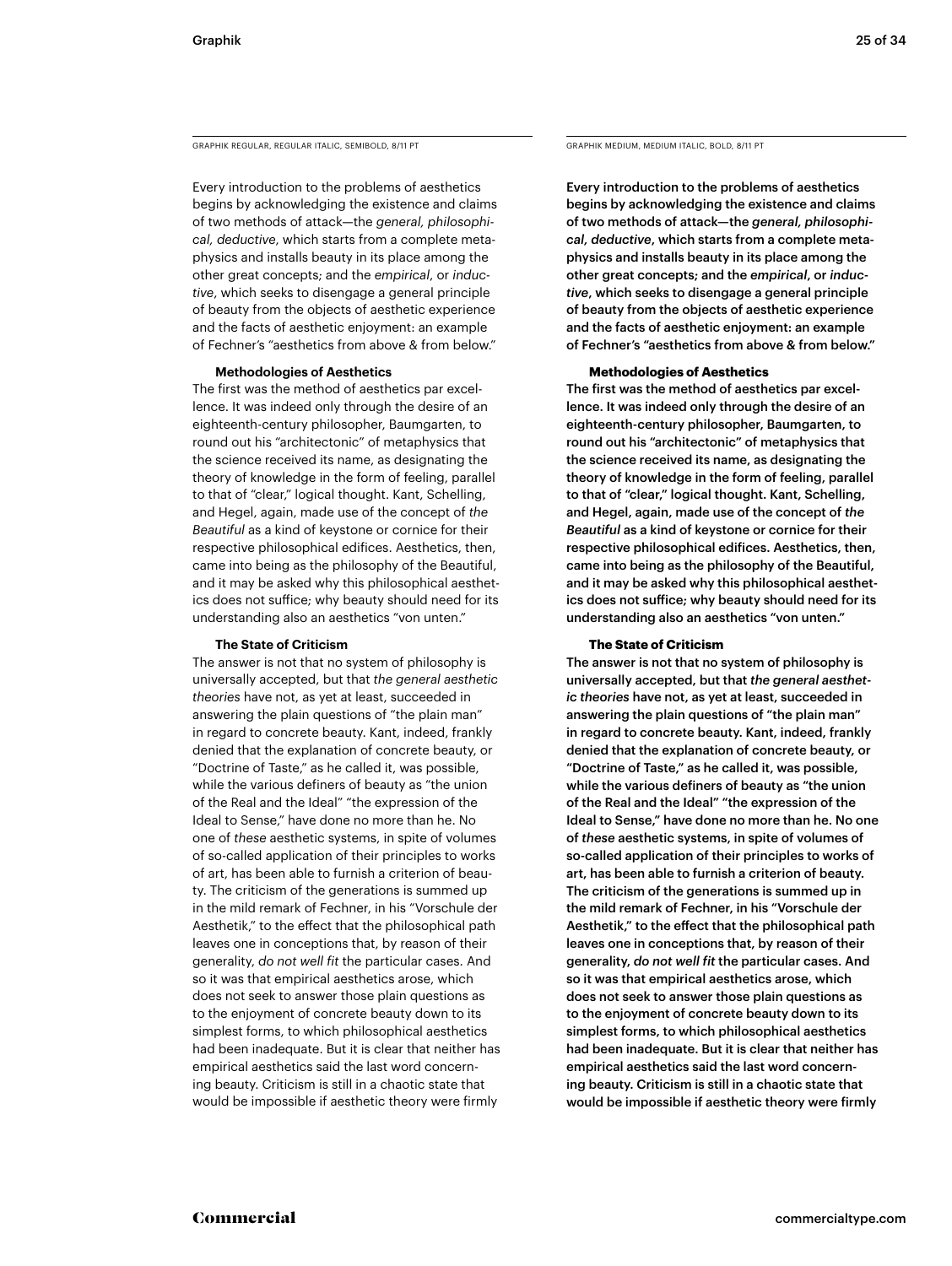### GRAPHIK REGULAR, 7/9 PT

SITUATIONIST INTERNATIONAL (SI) was a group of international revolutionaries founded in 1957. With their ideas rooted in Marxism and the 20th century European artistic avantgarde, they advocated experiences of life being alternative to those admitted by the capitalist order, for the fulfillment of human primitive desires and the pursuing of a superior passional quality. For this purpose they suggested and experimented with the construction of situations; the setting up of environments favorable for the fulfillment of such desires. Using methods drawn from the arts, they developed a series of experimental fields of study for the construction of such, like unitary urbanism.

The sense of constructing situations is to fulfill human primitive desires and pursue a superior passional quality. From *Internationale Situationiste #1*: "This alone can lead to the further clarification of these simple basic desires, and to the confused emergence of new desires whose material roots will be precisely the new reality engendered by situationist construc-

### GRAPHIK REGULAR, 6/8 PT [TRACKING +4]

SITUATIONIST INTERNATIONAL (SI) was a group of international revolutionaries founded in 1957. With their ideas rooted in Marxism and the 20th century European artistic avantgarde, they advocated experiences of life being alternative to those admitted by the capitalist order, for the fulfillment of human primitive desires and the pursuing of a superior passional quality. For this purpose they suggested and experimented with the construction of situations; the setting up of environments favorable for the fulfillment of such desires. Using methods drawn from the arts, they developed a series of experimental fields of study for the construction of such, like unitary urbanism.

The sense of constructing situations is to fulfill human primitive desires and pursue a superior passional quality. From *Internationale Situationiste #1*: "This alone can lead to the further clarification of these simple basic desires, and to the confused emergence of new desires whose material roots will be precisely the new reality engendered by situationist constructions. We must thus envisage a sort of situationist-oriented psychoanalysis in which, in contrast to the goals pursued by the various currents stemming from Freudianism, each of the participants in this adventure would discover desires for specific ambiences in order to fulfill them.

### GRAPHIK MEDIUM, 7/9 PT

SITUATIONIST INTERNATIONAL (SI) was a group of international revolutionaries founded in 1957. With their ideas rooted in Marxism and the 20th century European artistic avantgarde, they advocated experiences of life being alternative to those admitted by the capitalist order, for the fulfillment of human primitive desires and the pursuing of a superior passional quality. For this purpose they suggested and experimented with the construction of situations; the setting up of environments favorable for the fulfillment of such desires. Using methods drawn from the arts, they developed a series of experimental fields of study for the construction of such, like unitary urbanism.

The sense of constructing situations is to fulfill human primitive desires and pursue a superior passional quality. From *Internationale Situationiste #1*: "This alone can lead to the further clarification of these simple basic desires, and to the confused emergence of new desires whose material roots will be precisely the new reality engendered by situationist construc-

GRAPHIK MEDIUM, 6/8 PT [TRACKING +4]

SITUATIONIST INTERNATIONAL (SI) was a group of international revolutionaries founded in 1957. With their ideas rooted in Marxism and the 20th century European artistic avantgarde, they advocated experiences of life being alternative to those admitted by the capitalist order, for the fulfillment of human primitive desires and the pursuing of a superior passional quality. For this purpose they suggested and experimented with the construction of situations; the setting up of environments favorable for the fulfillment of such desires. Using methods drawn from the arts, they developed a series of experimental fields of study for the construction of such, like unitary urbanism.

The sense of constructing situations is to fulfill human primitive desires and pursue a superior passional quality. From *Internationale Situationiste #1*: "This alone can lead to the further clarification of these simple basic desires, and to the confused emergence of new desires whose material roots will be precisely the new reality engendered by situationist constructions. We must thus envisage a sort of situationistoriented psychoanalysis in which, in contrast to the goals pursued by the various currents stemming from Freudianism, each of the participants in this adventure would

### GRAPHIK SEMIBOLD, 7/9 PT

**SITUATIONIST INTERNATIONAL (SI) was a group of international revolutionaries founded in 1957. With their ideas rooted in Marxism and the 20th century European artistic avantgarde, they advocated experiences of life being alternative to those admitted by the capitalist order, for the fulfillment of human primitive desires and the pursuing of a superior passional quality. For this purpose they suggested and experimented with the construction of situations; the setting up of environments favorable for the fulfillment of such desires. Using methods drawn from the arts, they developed a series of experimental fields of study for the construction of such, like unitary urbanism.**

**The sense of constructing situations is to fulfill human primitive desires and pursue a superior passional quality. From** *Internationale Situationiste #1***: "This alone can lead to the further clarification of these simple basic desires, and to the confused emergence of new desires whose material roots will be precisely the** 

### GRAPHIK SEMIBOLD, 6/8 PT [TRACKING +4]

**SITUATIONIST INTERNATIONAL (SI) was a group of international revolutionaries founded in 1957. With their ideas rooted in Marxism and the 20th century European artistic avantgarde, they advocated experiences of life being alternative to those admitted by the capitalist order, for the fulfillment of human primitive desires and the pursuing of a superior passional quality. For this purpose they suggested and experimented with the construction of situations; the setting up of environments favorable for the fulfillment of such desires. Using methods drawn from the arts, they developed a series of experimental fields of study for the construction of such, like unitary urbanism.**

**The sense of constructing situations is to fulfill human primitive desires and pursue a superior passional quality. From**  *Internationale Situationiste #1***: "This alone can lead to the further clarification of these simple basic desires, and to the confused emergence of new desires whose material roots will be precisely the new reality engendered by situationist constructions. We must thus envisage a sort of situationist-oriented psychoanalysis in which, in contrast to the goals pursued by the various currents stemming from Freudianism, each of the participants in this ad-**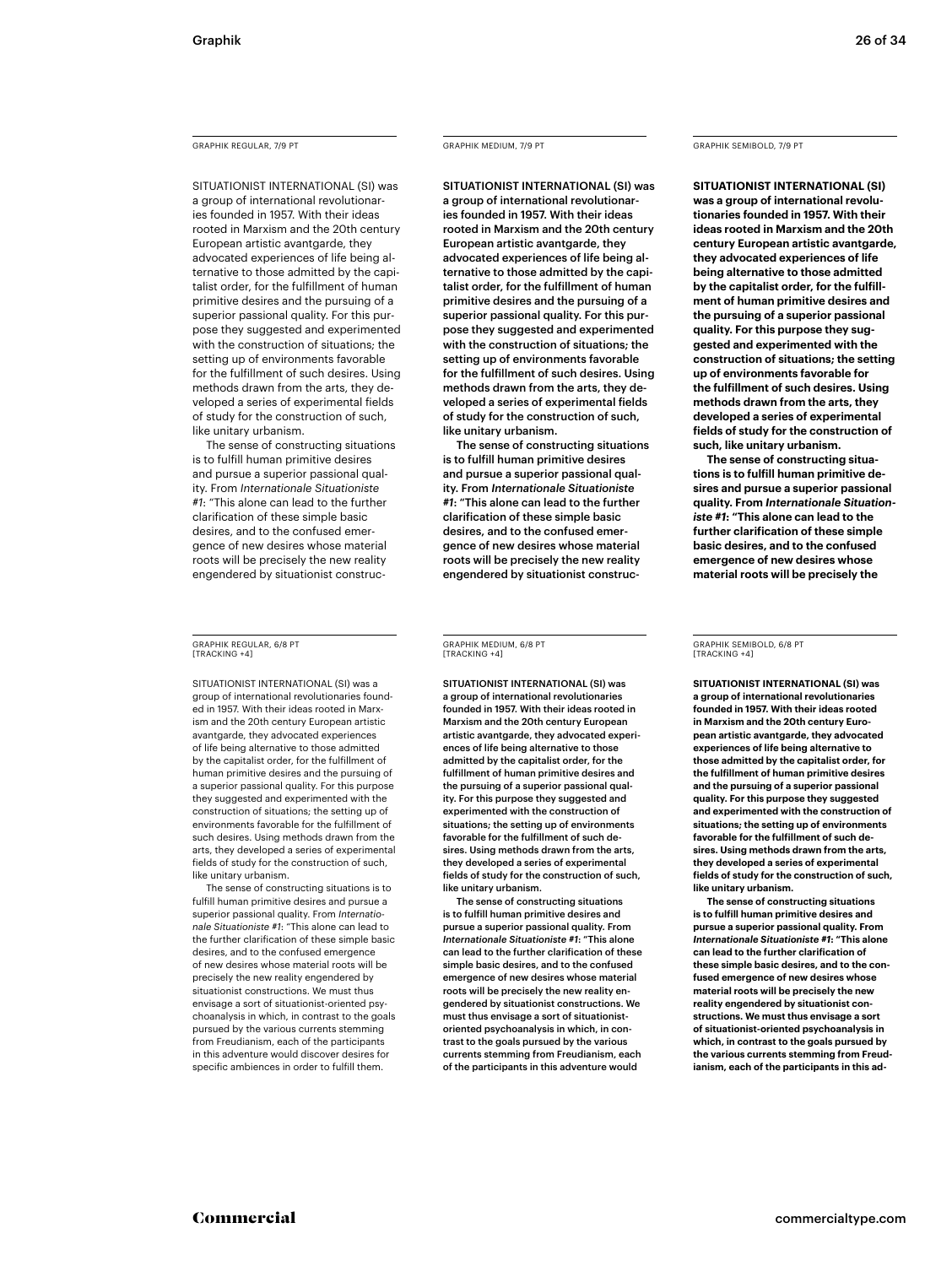### GRAPHIK REGULAR, 9/11 PT

The Spanish War, which began in 1739, and the French war which soon followed it occasioned further increase of the debt, which, on the 31st of December 1748, after the war had been concluded by the Treaty of Aix-la-Chapelle, amounted to £78,293,313. The most profound peace of seventeen years continuance had taken no more than £8,328,354. from it. A war of less than nine years' continuance added £31,338,689 to it. (Refer to James Postlethwaite's *The History of the Public Revenue.*) During the administration of Mr. Pelham, the interest of the public debt was reduced, or at least measures were taken for reducing it, from four to three per cent; the sinking fund was increased, and some part of the public debt was paid off. In 1755, before the breaking out of the late war, the funded debt of Great Britain amounted to £72,289,673. On the 5th of January 1763,

### GRAPHIK REGULAR, 9/12 PT

The Spanish War, which began in 1739, and the French war which soon followed it occasioned further increase of the debt, which, on the 31st of December 1748, after the war had been concluded by the Treaty of Aix-la-Chapelle, amounted to £78,293,313. The most profound peace of seventeen years continuance had taken no more than £8,328,354. from it. A war of less than nine years' continuance added £31,338,689 to it. (Refer to James Postlethwaite's *The History of the Public Revenue.*) During the administration of Mr. Pelham, the interest of the public debt was reduced, or at least measures were taken for reducing it, from four to three per cent; the sinking fund was increased, and some part of the public debt was paid off. In 1755, before the breaking out of the late war, the funded debt of Great Britain amounted to £72,289,673. On the 5th of January 1763,

GRAPHIK REGULAR, 9/13 PT

The Spanish War, which began in 1739, and the French war which soon followed it occasioned further increase of the debt, which, on the 31st of December 1748, after the war had been concluded by the Treaty of Aix-la-Chapelle, amounted to £78,293,313. The most profound peace of seventeen years continuance had taken no more than £8,328,354. from it. A war of less than nine years' continuance added £31,338,689 to it. (Refer to James Postlethwaite's *The History of the Public Revenue.*) During the administration of Mr. Pelham, the interest of the public debt was reduced, or at least measures were taken for reducing it, from four to three per cent; the sinking fund was increased, and some part of the public debt was paid off. In 1755, before the breaking out of the late war, the funded debt of Great Britain amounted to £72,289,673. On the 5th of January 1763,

GRAPHIK REGULAR, 9/14 PT

The Spanish War, which began in 1739, and the French war which soon followed it occasioned further increase of the debt, which, on the 31st of December 1748, after the war had been concluded by the Treaty of Aix-la-Chapelle, amounted to £78,293,313. The most profound peace of seventeen years continuance had taken no more than £8,328,354. from it. A war of less than nine years' continuance added £31,338,689 to it. (Refer to James Postlethwaite's *The History of the Public Revenue.*) During the administration of Mr. Pelham, the interest of the public debt was reduced, or at least measures were taken for reducing it, from four to three per cent; the sinking fund was increased, and some part of the public debt was paid off. In 1755, before the breaking out of the late war, the funded debt of Great Britain amounted to £72,289,673. On the 5th of January 1763,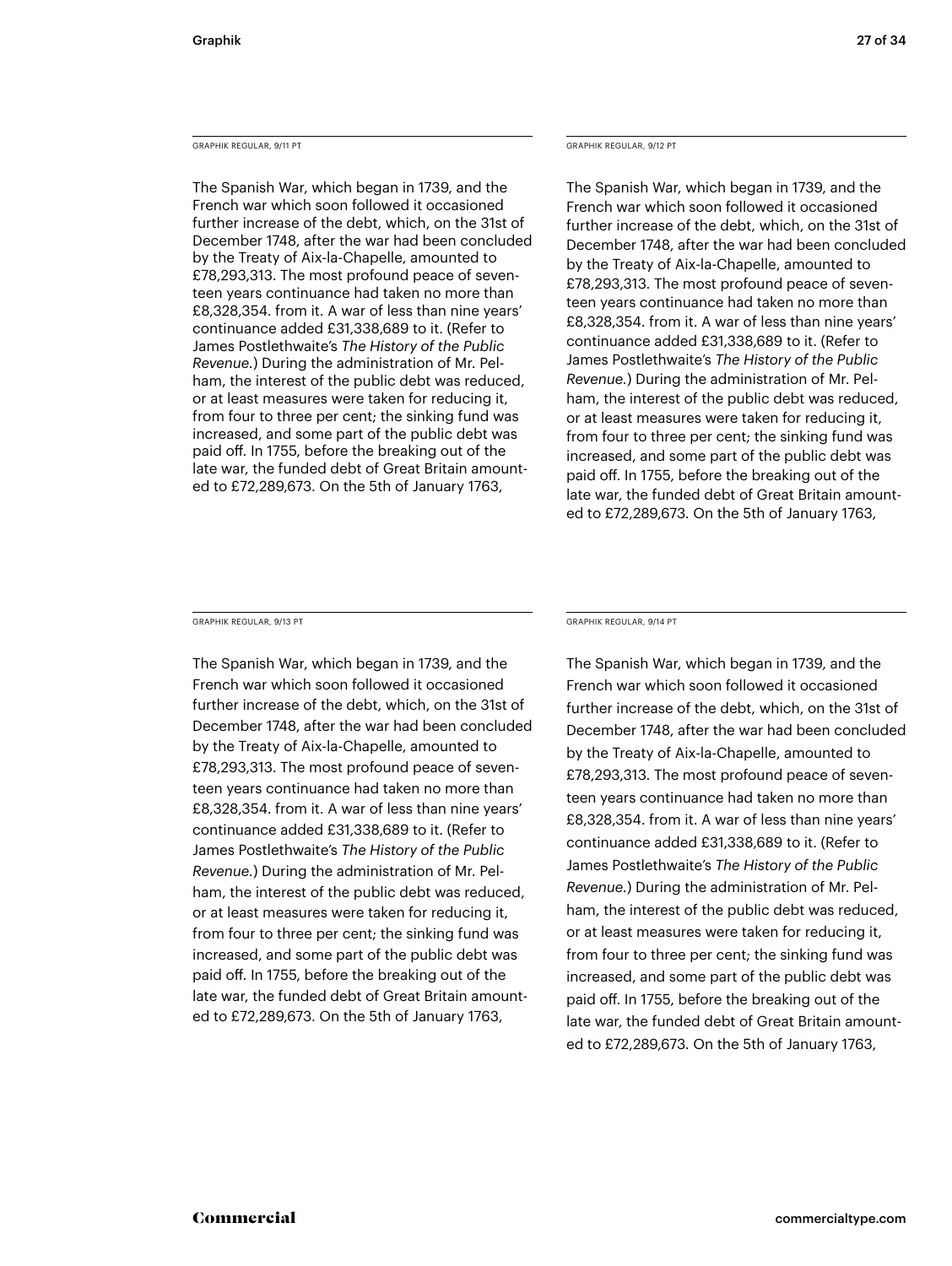### ČESKÝ (CZECH) GRAPHIK REGULAR, REGULAR ITALIC, 9/12 PT

Ačkoli klimšova nenapsala knih mnoho, přece zná ji ta naše četbychtivá mládež tuze dobře. Zná ji zejména z knih: Z jara do léta, Kniha báchorek, Paleček a Malenka, Z ráje, Rodinná skřínka a j., a pak z různých časopisů pro mládež, do nichž velice pilně přispívá. Její práce vesměs děti naše rády čítají, poněvadž skutečně vynikají vším, čeho se na dobré četbě žádá. *Však Klimšova také pracuje s láskou, pracuje opravdově vážně a nevydá nic na světlo, co by důkladně nepodrobila soudu svému i soudu jiných*. A to právě dodává jejím prácem té pravé ceny. Nuže seznammež se se životem této tiché a skromné pracovnice, seznammež se i s jejími pěknými spisy. Klimšova narodila se 7. dne měsíce prosince roku 1851. v Poličce. Otec její byl dosti zámožným a váženým měšťanem, měltě v Poličce dům a byl dlouhá léta členem obecního zastupitelstva, ba i městským radním. *Při domě měli Klimšovi zahrádku.* Něžná matka Bohumilčina milovala totiž velice květiny a při tom lnula také velikou láskou ku zvířatům. Byla dobra, o vše, ale zvláště o děti své starostliva, při tom pilna, šetrna a skoro až

### DEUTSCH (GERMAN) GRAPHIK REGULAR, REGULAR ITALIC, 9/12 PT

Sehen wir das Gesamtbild unseres heutigen Lebens nur mit unseren Augen an, so können wir die Folgerung ziehen, daß dieses Gebilde einen chaotischen Charakter trägt, und es kann uns nicht wundern, daß diejenigen, welche sich in diesem scheinbaren Chaos unwohl fühlen, der Welt entfliehen oder sich in geistigen Abstraktionen verlieren wollen. *Doch jedenfalls muß es uns klar sein, daß diese Flucht vor der Wirklichkeit ein ebenso großer Irrtum ist wie jene Anlehnung an den reinsten Materialismus*. Weder die Flucht in das Mittelalter, noch der von verschiedenen Kunsthistorikern empfohlene Wiederaufbau des Olympos kann und die Lösung bringen. Unsere Zeit hat eine andere Mission zu erfüllen als die des Mittelalters und des Hellenismus. Um die Aufgabe unserer Zeit richtig zu verstehen, ist es notwendig, daß wir nicht nur mit unseren Augen, sondern vielmehr mit unseren innerlichen Sinnesorganen die Lebensstruktur erfassen. Haben wir einmal die Synthese des Lebens aus der Tiefe unseres Wesens gewonnen und als Inhalt von Kultur und

### DANSK (DANISH) GRAPHIK REGULAR, REGULAR ITALIC, 9/12 PT

Der var en lille havfisk af god familie, navnet husker jeg ikke, det må de lærde sige dig. Den lille fisk havde attenhundrede søskende, alle lige gamle; de kendte ikke deres fader eller moder, de måtte straks skøtte sig selv og svømme om, men det var en stor fornøjelse; vand havde de nok at drikke, hele verdenshavet, føden tænkte de ikke på, den kom nok; hver ville følge sin lyst, hver ville få sin egen historie, ja det tænkte heller ingen af dem på. *Solen skinnede ned i vandet, det lyste om dem, det var så klart, det var en verden med de forunderligste skabninger*, og nogle så gruelig store, med voldsomme gab, de kunne sluge de attenhundrede søskende, men det tænkte de heller ikke på, for ingen af dem var endnu blevet slugt. De små svømmede sammen, tæt op til hverandre, som sildene og makrellerne svømmer; men som de allerbedst svømmede i vandet og tænkte på ingenting, sank, med forfærdelig lyd, ovenfra, midt ned imellem dem, en lang, tung ting, der slet ikke ville holde op; længere og længere strakte den sig, og hver af småfiskene, som den ramte,

### ESPAÑOL (SPANISH) GRAPHIK REGULAR, REGULAR ITALIC, 9/12 PT

En esta conferencia no pretendo, como en anteriores, definir, sino subrayar; no quiero dibujar, sino sugerir. Animar, en su exacto sentido. Herir pájaros soñolientos. Donde haya un rincón oscuro, poner un reflejo de nube alargada y regalar unos cuantos espejos de bolsillo a las señoras que asisten. *He querido bajar a la ribera de los juncos. Por debajo de las tejas amarillas*. A la salida de las aldeas, donde el tigre se come a los niños. Estoy en este momento lejos del poeta que mira el reloj, lejos del poeta que lucha con la estatua, que lucha con el sueño, que lucha con la anatomía; he huido de todos mis amigos y me voy con aquel muchacho que se come la fruta verde y mira cómo las hormigas devoran al pájaro aplastado por el automóvil. Por las calles más puras del pueblo me encontraréis; por el aire viajero y la luz tendida de las melodías que Rodrigo Caro llamó "reverendas madres de todos los cantares". Por todos los sitios donde se abre la tierna orejita rosa del niño o la blanca orejita de la niña que espera, llena de miedo, el alfiler que abra el agujero para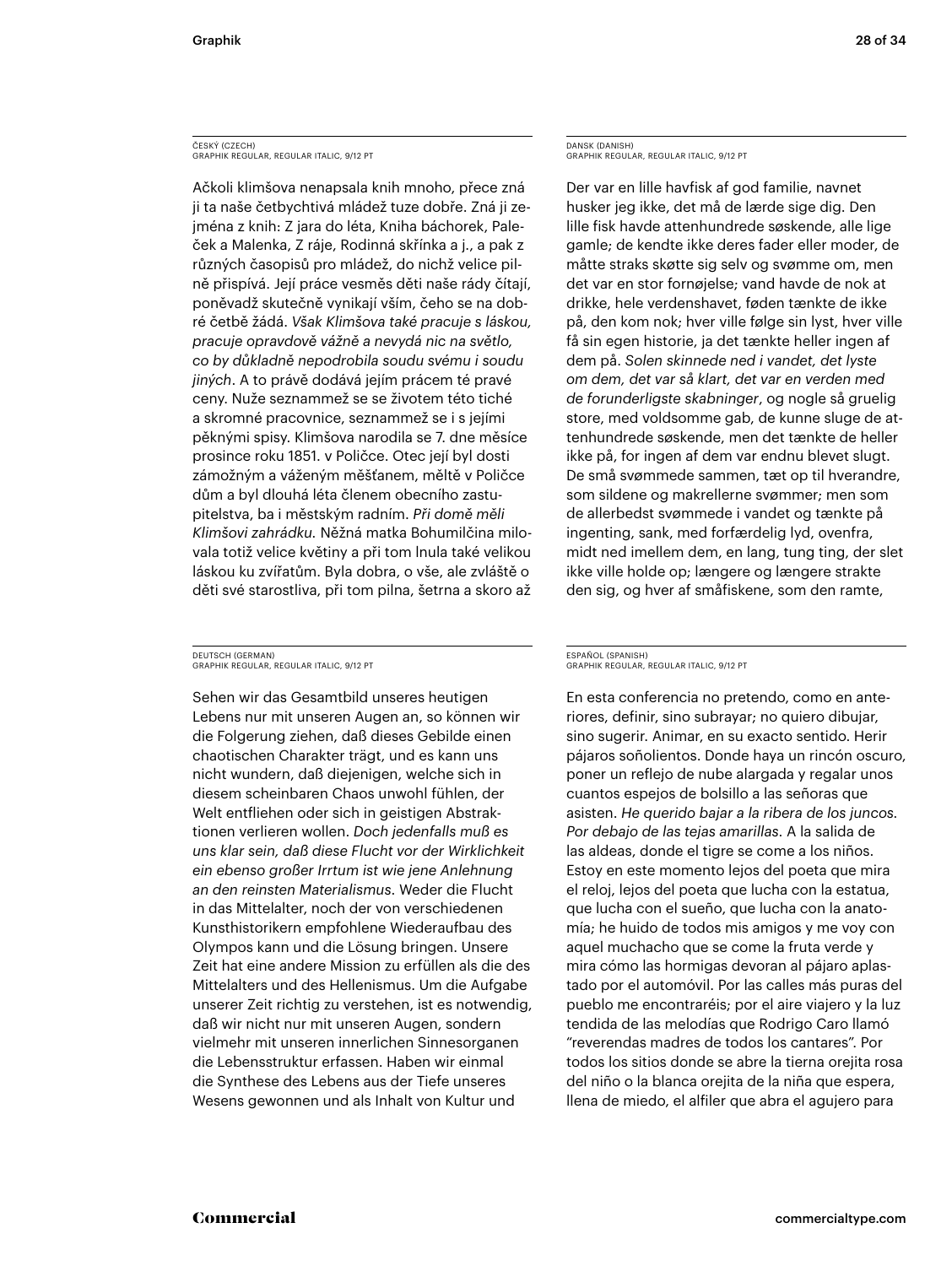### FRANÇAIS (FRENCH) GRAPHIK REGULAR, REGULAR ITALIC, 9/12 PT

Dada a son origine dans le dictionnaire. C'est terriblement simple. En français cela signifie «cheval de bois». En allemand «va te faire, au revoir, à la prochaine». En roumain «oui en effet, vous avez raison, c'est ça, d'accord, vraiment, on s'en occupe», etc. *C'est un mot international. Seulement un mot et ce mot comme mouvement.* Très facile à comprendre. Lorsqu'on en fait une tendance artistique, cela revient à vouloir supprimer les complications. Psychologie Dada. Allemagne Dada y compris indigestions et crampes brouillardeuses, littérature Dada, bourgeoisie Dada et vous, très vénérés poètes, vous qui avez toujours fait de la poésie avec des mots, mais qui n'en faites jamais du mot lui-même, vous qui tournez autour d'un simple point en poétisant. Guerre mondiale Dada et pas de fin, révolution Dada et pas de commencement. Dada, amis et soi-disant poètes, très estimés fabricateurs et évangélistes Dada Tzara, Dada Huelsenbeck, Dada m'dada, Dada m'dada, Dada mhm, dada dera dada, Dada Hue, Dada Tza. Comment obtenir la béatitude ?

### MAGYAR (HUNGARIAN) GRAPHIK REGULAR, REGULAR ITALIC, 9/12 PT

Hajnali két órakor a segédtiszt belépett a tábornok szobájába és jelentette, hogy a járőrök elindultak a hodricsi úton. Az asztalra állított petróleumlámpa körül szétteregetett tereprajzok és jelentések hevertek, rajtuk keresztbe dobva egy ezüstgombos lovaglópálca. A tábornok a szoba közepén állt és hideg arccal hallgatta a segédtiszt szavait. Kurtára nyírt szakála rőtesen csillogott a lámpafényben. *Aranykeretes szemüvege mögül jeges nyugalommal csillámlottak elő kék szemei.* Csupa energia volt ez a hat láb magas, karcsú ember, aki egy hónap előtt vette át a feldunai hadtest parancsnokságát. De most mégis, mintha valami fáradtságot vagy inkább fásultságot árultak volna el mozdulatai. Némán bólintott s mikor a segédtiszt mögött becsukódott az ajtó, kimerülten dobta magát a kopott díványra. Két nap óta mindig talpon volt s egyik izgalom a másik után érte. A Szélakna irányában fekvő főcsapat felé haladó ellenség már egy napi előnyt nyert a Zsarnócra kirendelt zászlóalj parancsnokának ügyetlensége folytán. Első felindulásában maga

ITALIANO (ITALIAN) GRAPHIK REGULAR, REGULAR ITALIC, 9/12 PT

Dapprima, ripetendendo l'errore commesso in gioventù, scrisse di animali che conosceva poco, e le sue favole risonarono di ruggiti e barriti. Poi si fece più umano, se così si può dire, scrivendo degli animali che credeva di conoscere. *Così la mosca gli regalò una gran quantità di favole dimostrandosi un animale più utile di quanto si creda*. In una di quelle favole ammirava la velocità del dittero, velocità sprecata perchè non gli serviva nè a raggiungere la preda nè a garantire la sua incolumità. Qui faceva la morale una testuggine. Un'altra favola esaltava la mosca che distruggeva le cose sozze da essa tanto amate. Una terza si meravigliava che la mosca, l'animale più ricco d'occhi, veda tanto imperfettamente. Infine una raccontava di un uomo che, dopo di aver schiacciato una mosca noiosa, le gridò: "Ti ho beneficata; ecco che non sei più una mosca". Con tale sistema *era facile di avere ogni giorno* la favola pronta col caffè del mattino. Doveva venire la guerra ad insegnargli che la favola poteva divenire un'espressione del proprio animo, il quale così inseriva la mummietta

### POLSKI (POLISH) GRAPHIK REGULAR, REGULAR ITALIC, 9/12 PT

Od wczoraj jakiś niepokój panuje w uliczce. Stary Mendel dziwi się i częściej niż zwykle nakłada krótką łajkę patrząc w okno. Tych ludzi nie widział on tu jeszcze. Gdzie idą? Po co przystają z robotnikami, śpieszącymi do kopania fundamentów pod nowy dom niciarza Greulicha? Skąd się tu wzięły te obszarpane wyrostki? Dlaczego patrzą tak po sieniach? Skąd mają pieniądze, że idą w pięciu do szynku? Stary Mendel kręci głową, smokcząc mały, silnie wygięty wiśniowy cybuszek. *On zna tak dobrze tę uliczkę cichą. Jej fizjonomię, jej ruch.* jej głosy, jej tętno. Wie, kiedy zza którego węgła wyjrzy w dzień pogodny słońce; ile dzieci przebiegnie rankiem, drepcąc do ochronki, do szkoły; ile zwiędłych dziewcząt w ciemnych chustkach, z małymi blaszeczkami w ręku przejdzie po trzy, po cztery, do fabryki cygar na robotę; ile kobiet przystanie z koszami na starym, wytartym chodniku, pokazując sobie zakupione jarzyny, skarżąc się na drogość jaj, mięsa i masła; ilu wyrobników przecłapie środkiem bruku, ciężkim chodem nóg obutych w trepy, niosąc pod pachą węzełki, a w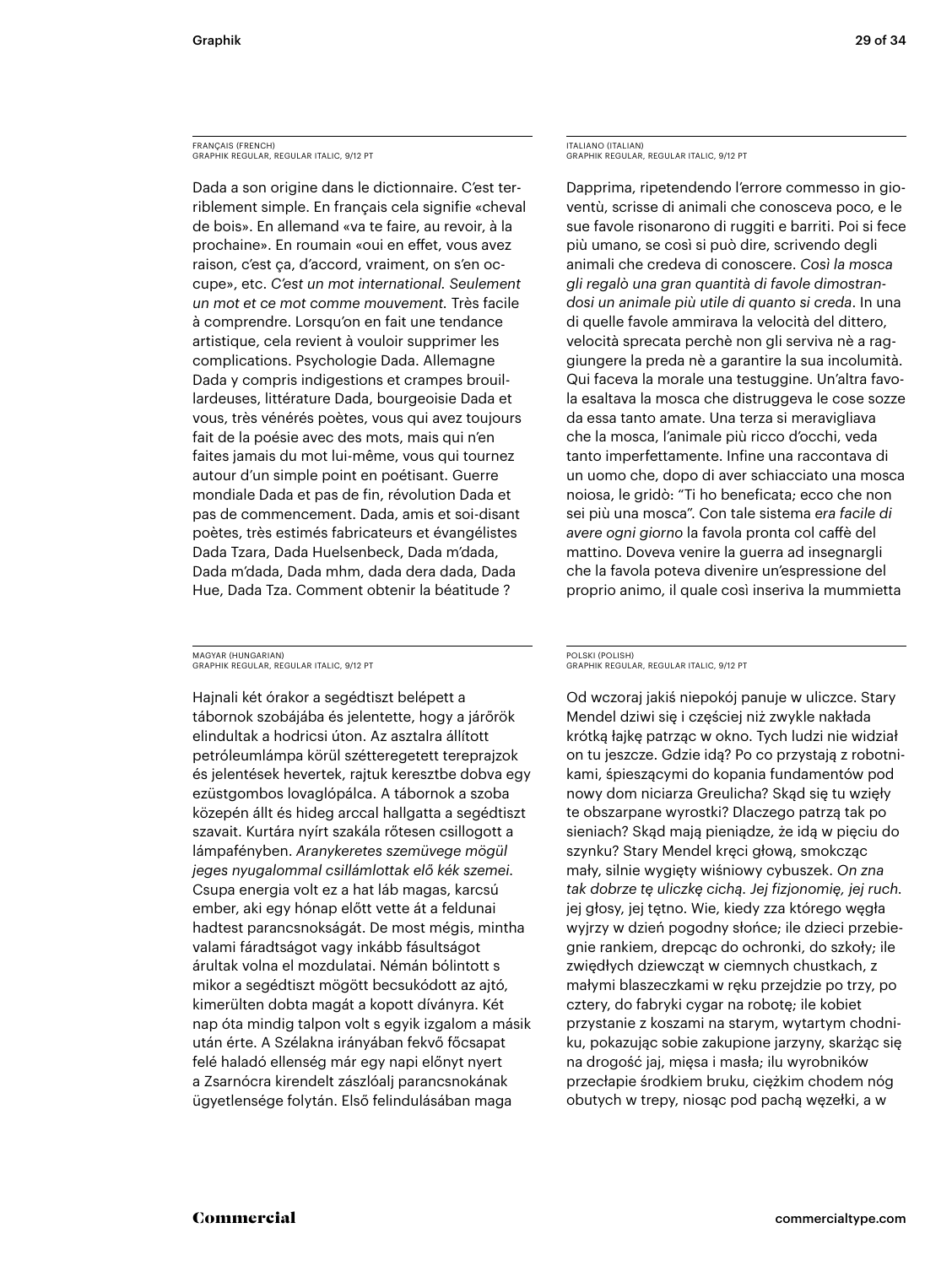PORTUGUÊS (PORTUGUESE) GRAPHIK REGULAR, REGULAR ITALIC, 9/12 PT

D. Benedita levantou-se, no dia seguinte, com a idéia de escrever uma carta ao marido, uma longa carta em que lhe narrasse a festa da véspera, nomeasse os convivas e os pratos, descrevesse a recepção noturna, e, principalmente, desse notícia das novas relações com D. Maria dos Anjos. A mala fechava-se às duas horas da tarde, *D. Benedita acordara às nove, e, não morando longe (morava no Campo da Aclamação), um escravo levaria a carta ao correio muito a tempo.* Demais, chovia; D. Benedita arredou a cortina da janela, deu com os vidros molhados; era uma chuvinha teimosa, o céu estava todo brochado de uma cor pardo-escura, malhada de grossas nuvens negras. Ao longe, viu flutuar e voar o pano que cobria o balaio que uma preta levava à cabeça: concluiu que ventava. Magnífico dia para não sair, e, portanto, escrever uma carta, duas cartas, todas as cartas de uma esposa ao marido ausente. Ninguém viria tentá-la. Enquanto ela compõe os babadinhos e rendas do roupão branco, um roupão de cambraia que o desembargador lhe dera em

### SVENSKA (SWEDISH) GRAPHIK REGULAR, REGULAR ITALIC, 9/12 PT

Klockan var mellan åtta och nio den vackra majmorgonen, då Arvid Falk efter scenen hos brodern vandrade gatorna framåt, missnöjd med sig själv, missnöjd med brodern och missnöjd med det hela. Han önskade att det vore mulet och att han hade dåligt sällskap. Att han var en skurk, det trodde han icke fullt på, *men han var icke nöjd med sig själv, han var så van att ställa höga fordringar på sig,* och han var inlärd att i brodern se ett slags styvfar, för vilken han hyste stor aktning, nästan vördnad. Men även andra tankar döko upp och gjorde honom bekymrad. Han var utan pengar och utan sysselsättning. Detta senare var kanske det värsta ty sysslolösheten var honom en svår fiende, begåvad med en aldrig vilande fantasi som han var. Under ganska obehagliga funderingar hade han kommit ner på Lilla Trädgårdsgatan; han följde vänstra trottoaren utanför Dramatiska Teatern och befann sig snart inne på Norrlandsgatan; han vandrade utan mål och gick rätt fram; snart började stenläggningen bli ojämn, träkåkar efterträdde stenhusen, illa klädda människor kasSUOMI (FINNISH) GRAPHIK REGULAR, REGULAR ITALIC, 9/12 PT

He olivat ystäviä ystävyydessä, joka oli läheisempää kuin veljeys. Nello oli pieni Ardennelainen — Patras suuri Flamandilainen. He olivat saman ikäisiä vuosilla mitattuna, mutta kuitenkin toinen oli vielä nuori, toinen oli jo vanha. He olivat asuneet yhdessä koko ikänsä; molemmat he olivat orpoja ja kurjia sekä saivat leipänsä samasta kädestä. *Se oli ollut heidän siteensä alku, heidän ensimmäinen sympatian säikeensä;* se oli vahvistunut päivä päivältä ja kasvanut heidän mukanaan kiinteänä ja erottamattomana niin, että he alkoivat rakastaa toisiansa erittäin paljon. Heidän kotinsa oli pieni mökki pienen Flamandilaisen kylän reunalla, peninkulman päässä Antverpenistä. Kylä sijaitsi leveiden laidunkaistaleiden ja viljavainioiden välissä, ja sen läpi virtaavan suuren kanavan reunamilla kasvoi pitkät rivit tuulessa taipuvia poppeleita ja tervaleppiä. Siinä oli parikymmentä maatilaa ja taloa, joiden ikkunaluukut olivat kirkkaan vihreät tai taivaansiniset ja katot ruusunpunaiset tai mustavalkoiset sekä seinät niin valkoisiksi maalatut, että ne loistivat auringossa kuin puhdas lumi.

### TÜRKÇE (TURKISH) GRAPHIK REGULAR, REGULAR ITALIC, 9/12 PT

Sadık genç, araladığı kapıyı çekince, yine birden kararan sanduka sükunu içinde, İskender Paşa, galeyansız ibadetine başlardı. Artık dünyaya dair hiçbir ümidi kalmamıştı. İstediği yalnız bir iman selametiydi. *Vâkıa korkak bir adam değildi. Ama, muhakkak bir ölümü her gün, her saat, her dakika, hatta her saniye beklemek… Onun cesaretini kırmış, sinirlerini zayıflatmıştı.* Düşündükçe, ensesinde soğuk bir satırın sarih temasını duyar gibi oluyordu. Bu sarih temas silinirken karşısına kendi boğuk hayali gelirdi; gözleri patlamış, kavuğu bir tarafa yuvarlanmış, boynu yağlı bir kement ile sıkılmış, ayağından pabuçları çıkmış, ipek kuşağı çözülmüş, karanlık, köpüklü ağzından siyah dili sarkmış bir naaş… İskender Paşa'nın yerde sürünen ölüsü! Titrer, gözlerini oğuşturur, yine salât-ü selamlarını çekmeye başlardı. Yakın akıbetinin bu uzvî hatırası o kadar bariz, o kadar kuvvetliydi ki… Çocukluğunun saf muhayyilesini süsleyen cennet bahçelerini, hûri, gılman alaylarını, Tûba ağacını, Sırat köprüsünü şimdi düşünemiyordu bile… Zihni durmuştu. Sinirleri, beyni pek yorgundu. Yemek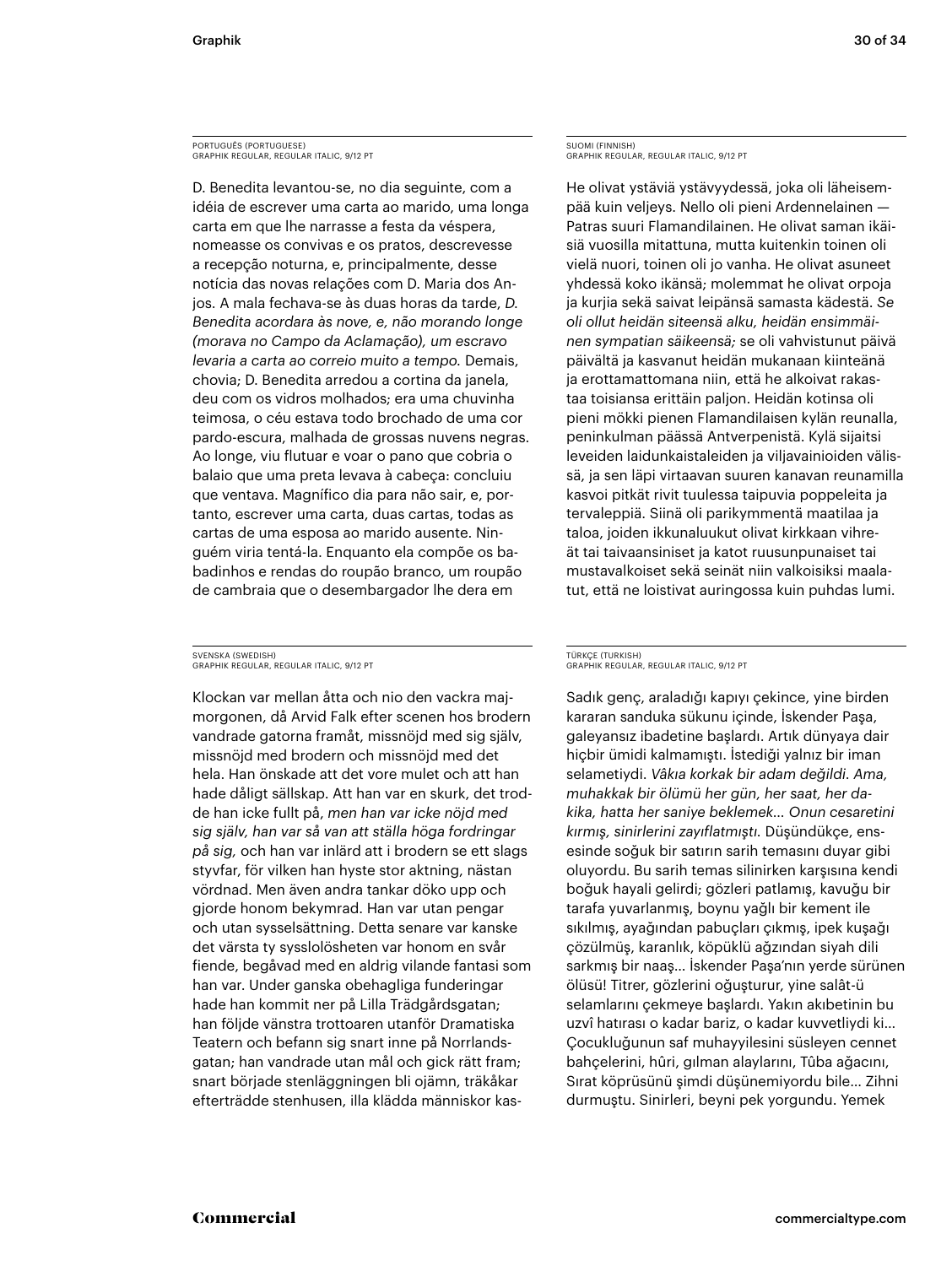| <b>UPPERCASE</b>                               | ABCDEFGHIJKLMNOPQRSTUVWXYZ                                                                                                    |  |  |  |  |
|------------------------------------------------|-------------------------------------------------------------------------------------------------------------------------------|--|--|--|--|
| <b>I OWERCASE</b>                              | abcdefghijklmnopgrstuvwxyz                                                                                                    |  |  |  |  |
| STANDARD PUNCTUATION                           | i!¿?.,:;--—()[]{}/ \&@*""′′′·",«»↔ §•¶†‡©®®™                                                                                  |  |  |  |  |
| ALL CAP PUNCTUATION                            | ii---()[]{}/ \@«»<>                                                                                                           |  |  |  |  |
| <b>LIGATURES</b>                               | ff fi fl                                                                                                                      |  |  |  |  |
| PROPORTIONAL LINING<br>default figures         | \$£€¥1234567890¢f%‰ <sup>ao#</sup> °<+=-×÷>≤≈≠±∆≥'"                                                                           |  |  |  |  |
| PROPORTIONAL OLDSTYLE                          | \$£€¥1234567890                                                                                                               |  |  |  |  |
| <b>TABULAR LINING</b>                          | \$£€¥1234567890¢f%‰<+=-×÷>≤≈≠≥                                                                                                |  |  |  |  |
| TABULAR OLDSTYLE                               | \$£€¥1234567890                                                                                                               |  |  |  |  |
| PREBUILT FRACTIONS                             | $\frac{1}{2}$ $\frac{1}{3}$ $\frac{2}{3}$ $\frac{1}{4}$ $\frac{3}{4}$ $\frac{1}{8}$ $\frac{3}{8}$ $\frac{5}{8}$ $\frac{1}{8}$ |  |  |  |  |
| <b>NUMERATORS &amp;</b><br><b>DENOMINATORS</b> | $\text{H}^{1234567890}\text{/}_\text{1234567890}$                                                                             |  |  |  |  |
| <b>SUPERSCRIPT &amp;</b><br><b>SUBSCRIPT</b>   | $H^{1234567890} H_{1234567890}$                                                                                               |  |  |  |  |
| STYLISTIC ALTERNATES                           | at ß ,;'''"", ĢĶĻŅŖŞŢ áăâäàāqåãģķļņŗşţţţţt                                                                                    |  |  |  |  |
| ACCENTED UPPERCASE                             | ÁÂÀÄÅÃĂĀĄÅÆÆÇĆČĈĊĎĐÉÊÈËĔĒĒĘĞĜ<br>ĢĠĦĤĺÎÌĬĬĬJĨĬĴĶŁĹĽĻĿÑŃŇŅŊÓÔÒÖÕŐŌØ<br>ØŒŔŘŖŠŚŞŜŞÞŤŢŦÚWÛÙÜŬŰŪŲŮŨŴŴŴ<br>ŴÝŶŶŸIJŽŹŻ              |  |  |  |  |
| ACCENTED LOWER CASE                            | áâàäåãăāąåææçćčĉcďđéêèëĕėēęǧĝģġħh<br>íîìïiijĩĭĵķłĺľḷŀñńňṇŋóôòöõőōøǿœŕřṛßšśşŝṣþť<br>ţŧúûùüŭűūyůũẃŵẁẅýŷỳÿijžźż                  |  |  |  |  |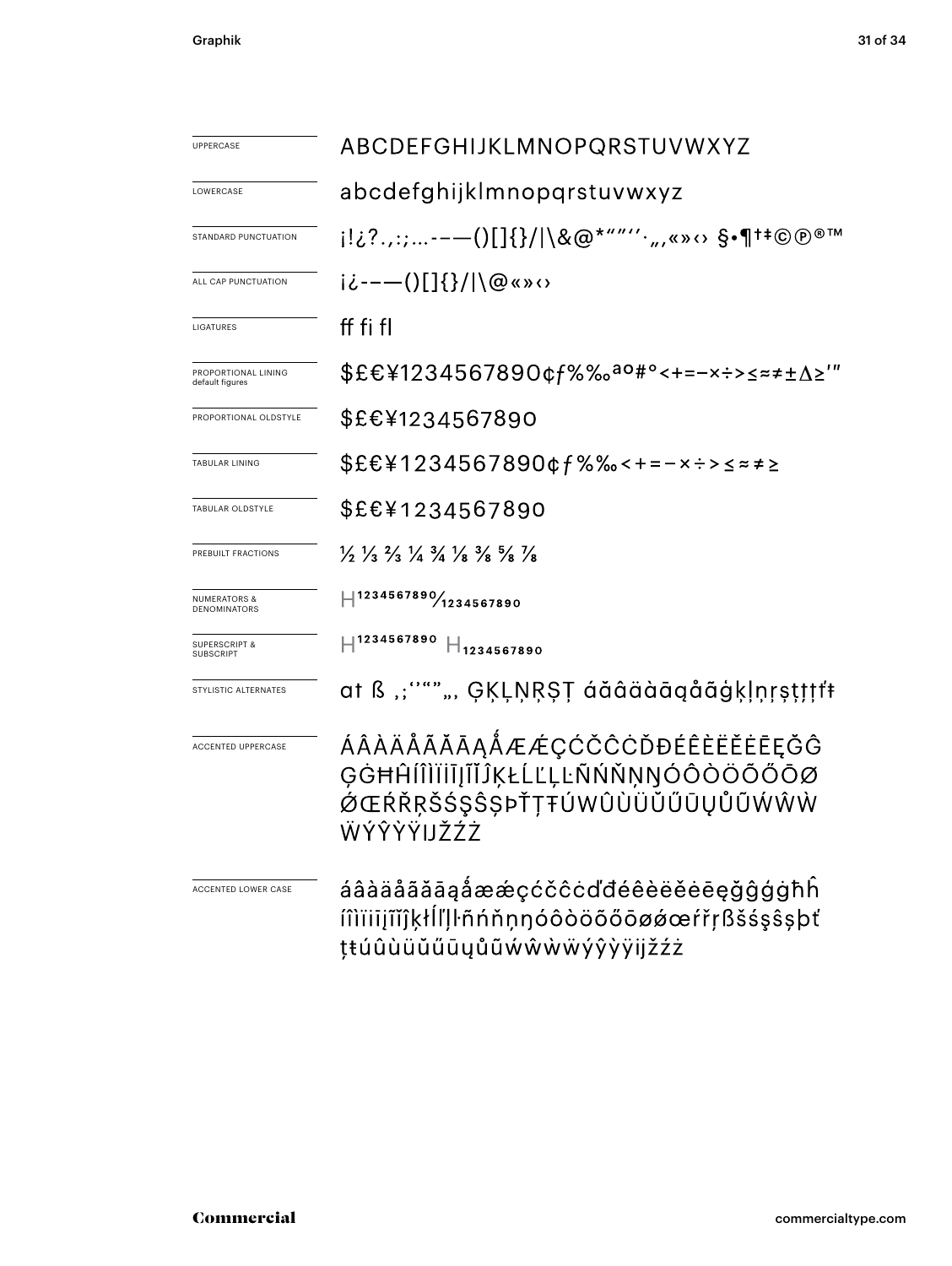| UPPERCASE                                    | ABCDEFGHIJKLMNOPQRSTUVWXYZ                                                                                                    |  |  |  |
|----------------------------------------------|-------------------------------------------------------------------------------------------------------------------------------|--|--|--|
| LOWERCASE                                    | abcdefghijklmnopqrstuvwxyz                                                                                                    |  |  |  |
| STANDARD PUNCTUATION                         | j!¿?.,:;--—()[]{}/ \&@*""′′·",«»↔ §•¶†‡©℗®™                                                                                   |  |  |  |
| ALL CAP PUNCTUATION                          | ii---()[]{}/ \@«»<>                                                                                                           |  |  |  |
| LIGATURES                                    | ff fi fl                                                                                                                      |  |  |  |
| PROPORTIONAL LINING<br>default figures       | \$£€¥1234567890¢f%‰ <sup>ao#</sup> °<+=-×÷>≤≈≠±∆≥'″                                                                           |  |  |  |
| PROPORTIONAL OLDSTYLE                        | \$£€¥1234567890                                                                                                               |  |  |  |
| <b>TABULAR LINING</b>                        | $$EE41234567890$ cf%%< + = - x ÷ > < = = $\times$                                                                             |  |  |  |
| TABULAR OLDSTYLE                             | <i>\$£€¥1234567890</i>                                                                                                        |  |  |  |
| PREBUILT FRACTIONS                           | $\frac{1}{2}$ $\frac{1}{3}$ $\frac{2}{3}$ $\frac{1}{4}$ $\frac{3}{4}$ $\frac{1}{8}$ $\frac{3}{8}$ $\frac{5}{8}$ $\frac{1}{8}$ |  |  |  |
| <b>NUMERATORS &amp;</b><br>DENOMINATORS      | $H^{1234567890}/_{1234567890}$                                                                                                |  |  |  |
| <b>SUPERSCRIPT &amp;</b><br><b>SUBSCRIPT</b> | $H^{1234567890}$ $H_{1234567890}$                                                                                             |  |  |  |
| STYLISTIC ALTERNATES                         | at ß ,;''""", ĢĶĻŅŖŞŢ áăâäàāqåãģķļņŗşţţţt†                                                                                    |  |  |  |
| ACCENTED UPPERCASE                           | ÁÂÀÄÅÃĂĀĄÅÆÆÇĆČĈĊĎĐÉÊÈËĚĒĘĞĜ<br>ĢĠĦĤĺÎÌÏĬĪJĨĬĴĶŁĹĽĻĿÑŃŇŅŊÓÔÒÖÕŐŌØ<br><i>ÓŒŔŘŖŠŚŞŜŞÞŤŢŦÚWÛÙÜŬŰŪŲŮŨŴŴŴ</i> Ŵ<br>ÝŶŶŸIJŽŹŻ       |  |  |  |
| ACCENTED LOWER CASE                          | áâàäåãããąåææçćčĉcďđéêèëĕēēęǧĝģġħĥí<br>îìïiiįĩĭĵķłĺľļŀñńňṇŋóôòöõőōøǿœŕřŗßšśşŝşþťţ<br>ŧúûùüŭűūyůũẃŵẁẅýŷỳÿijžźż                  |  |  |  |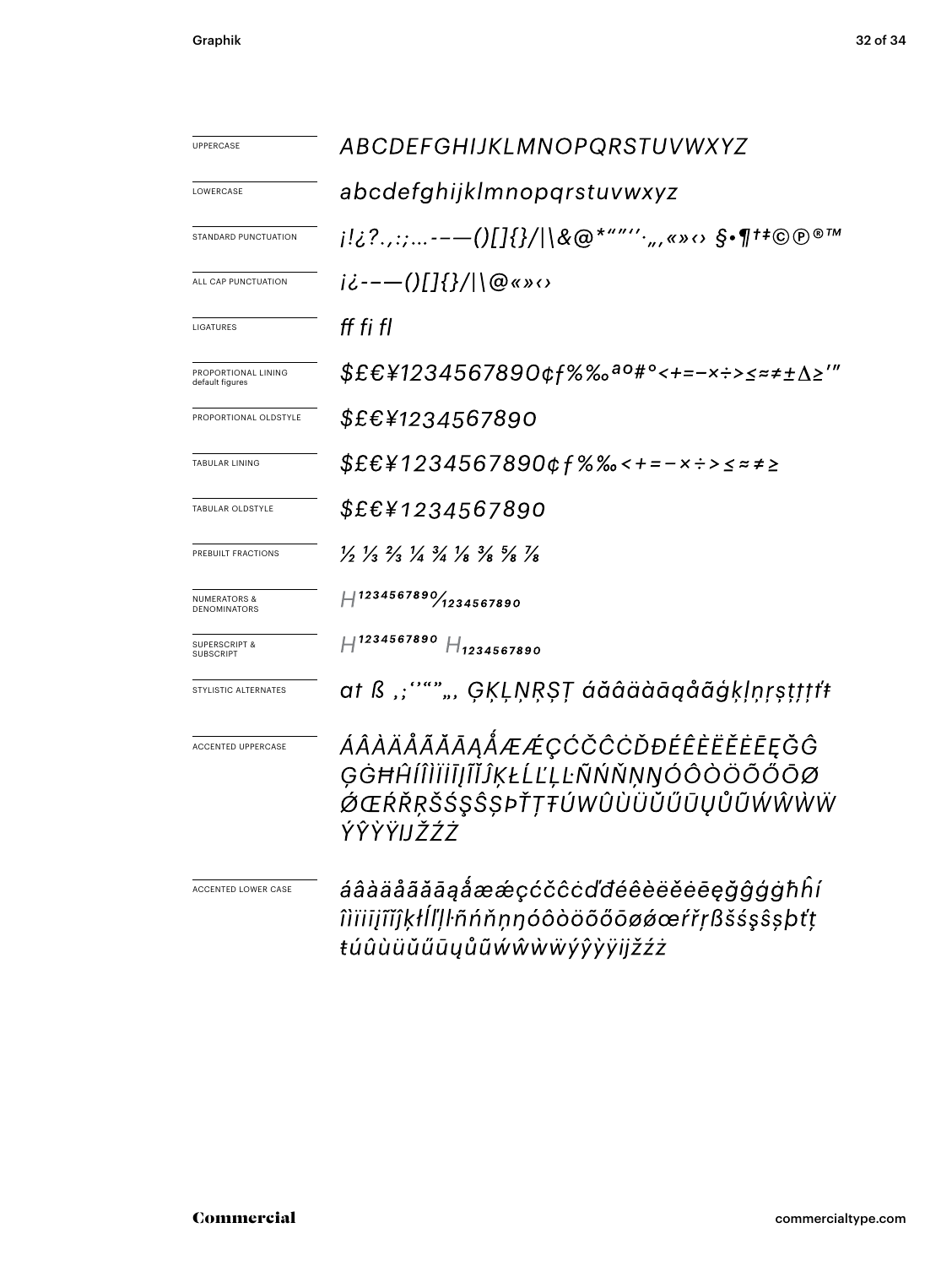| <b>OPENTYPE FEATURES</b><br><b>FAMILY WIDE</b>        | <b>DEACTIVATED</b>               |                                    | <b>ACTIVATED</b>                                |                                           |  |
|-------------------------------------------------------|----------------------------------|------------------------------------|-------------------------------------------------|-------------------------------------------|--|
| ALL CAPS<br>opens up spacing, moves<br>punctuation up | Fish & 'Chips' for £24.65?       |                                    | FISH & 'CHIPS' FOR £24.65?                      |                                           |  |
| PROPORTIONAL LINING<br>default figures                | Sale Price:<br>Originally:       | \$3,460 €1,895<br>\$7,031 £9,215   | Sale Price:<br>Originally:                      | \$3,460 €1,895<br>\$7,031 £9,215          |  |
| PROPORTIONAL OLDSTYLE                                 | Sale Price:<br>Originally:       | \$3,460 €1,895<br>\$7,031 £9,215   | Sale Price:<br>Originally:                      | \$3,460 €1,895<br>\$7,031 £9,215          |  |
| TABULAR LINING                                        | Sale Price:<br>Originally:       | \$3,460 €1,895<br>\$7,031 £9,215   | Sale Price:<br>Originally:                      | $$3,460 \text{ }€1,895$<br>\$7,031 £9,215 |  |
| TABULAR OLDSTYLE                                      | Sale Price:<br>Originally:       | \$3,460 €1,895<br>\$7,031 £9,215   | Sale Price:<br>Originally:                      | \$3,460 €1,895<br>\$7,031 £9,215          |  |
| <b>FRACTIONS</b><br>ignores numeric date format       | 21/03/10 and 21/18 460/920       |                                    | 21/03/10 and 21/ <sub>8</sub> 46% <sub>20</sub> |                                           |  |
| SUPERSCRIPT/SUPERIOR                                  | x158 + y23 × z18 - a4260         |                                    | $x^{158} + y^{23} \times z^{18} - a^{4260}$     |                                           |  |
| SUBSCRIPT/INFERIOR                                    |                                  | x158 ÷ y23 × z18 - a4260           | $X_{158} \div Y_{23} \times Z_{18} - A_{4260}$  |                                           |  |
| <b>DENOMINATOR</b><br>for making arbitrary fractions  | 0123456789 0123456789            |                                    | 0123456789 0123456789                           |                                           |  |
| NUMERATOR<br>for making arbitrary fractions           |                                  | 0123456789 0123456789              | 0123456789 0123456789                           |                                           |  |
| <b>LANGUAGE FEATURE</b><br>Română (Romanian) s accent | INSUȘI conștiința științifice    |                                    | ÎNSUȘI conștiința științifice                   |                                           |  |
| <b>OPENTYPE FEATURES</b><br>ROMAN & ITALIC            | DEACTIVATED                      |                                    | <b>ACTIVATED</b>                                |                                           |  |
| STYLISTIC SET 01<br>alternate a                       | Grand visual accompaniment       |                                    | Grand visual accompaniment                      |                                           |  |
| STYLISTIC SET 02<br>alternate t                       | Intent on his Beckettian reality |                                    | Intent on his Beckettian reality                |                                           |  |
| STYLISTIC SET 03<br>alternate ß                       | Schriftgießerei größten außen    |                                    | Schriftgießerei größten außen                   |                                           |  |
| STYLISTIC SET 05<br>rounded commas and quotes         |                                  | "Perfect; let's do it," she stated | "Perfect; let's do it," she stated              |                                           |  |
| STYLISTIC ALTERNATES<br>Illustrator/Photoshop         |                                  | Unhesitatingly attaching größ      | Unhesitatingly attaching größ                   |                                           |  |